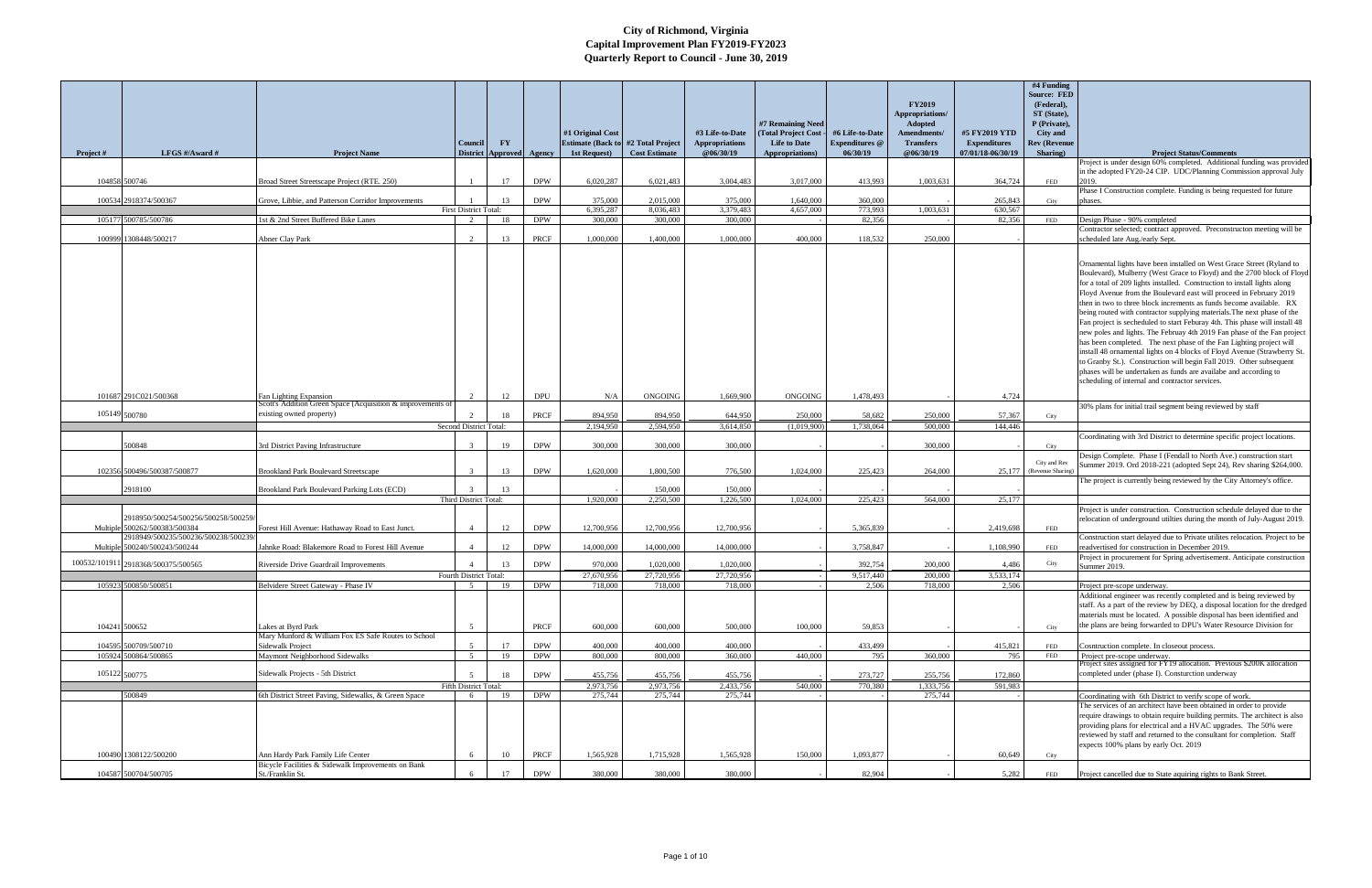| <b>Project</b> # | LFGS $\#/$ Award $\#$                                                                         | <b>Project Name</b>                                                                                       | Council<br><b>District</b> | <b>FY</b> | Approved Agency          | #1 Original Cost<br>1st Request) | <b>Estimate (Back to #2 Total Project</b><br><b>Cost Estimate</b> | #3 Life-to-Date<br><b>Appropriations</b><br>@06/30/19 | #7 Remaining Need<br>(Total Project Cost -<br><b>Life to Date</b><br>Appropriations) | #6 Life-to-Date<br><b>Expenditures</b> @<br>06/30/19 | <b>FY2019</b><br>Appropriations/<br><b>Adopted</b><br>Amendments/<br><b>Transfers</b><br>@06/30/19 | #5 FY2019 YTD<br><b>Expenditures</b><br>07/01/18-06/30/19 | #4 Funding<br><b>Source: FED</b><br>(Federal),<br>ST (State),<br>P (Private),<br><b>City</b> and<br><b>Rev (Revenue</b><br>Sharing) | <b>Project Status/Comments</b>                                                                                                                                                                                                                                                                                                                                                                                                                                                                                                                                                                                                                                                                                                                                                                                                                                                                                                                                                                                                                                                                                                           |
|------------------|-----------------------------------------------------------------------------------------------|-----------------------------------------------------------------------------------------------------------|----------------------------|-----------|--------------------------|----------------------------------|-------------------------------------------------------------------|-------------------------------------------------------|--------------------------------------------------------------------------------------|------------------------------------------------------|----------------------------------------------------------------------------------------------------|-----------------------------------------------------------|-------------------------------------------------------------------------------------------------------------------------------------|------------------------------------------------------------------------------------------------------------------------------------------------------------------------------------------------------------------------------------------------------------------------------------------------------------------------------------------------------------------------------------------------------------------------------------------------------------------------------------------------------------------------------------------------------------------------------------------------------------------------------------------------------------------------------------------------------------------------------------------------------------------------------------------------------------------------------------------------------------------------------------------------------------------------------------------------------------------------------------------------------------------------------------------------------------------------------------------------------------------------------------------|
| 100572/100931/1  |                                                                                               |                                                                                                           |                            |           |                          |                                  |                                                                   |                                                       |                                                                                      |                                                      |                                                                                                    |                                                           |                                                                                                                                     | Scoping meeting held 11/28/18 for Phase III. Reconcilling allocations                                                                                                                                                                                                                                                                                                                                                                                                                                                                                                                                                                                                                                                                                                                                                                                                                                                                                                                                                                                                                                                                    |
|                  | 01520 2918960/500322/500326                                                                   | <b>Biotech Research Park</b>                                                                              | 6                          | 11        | <b>DPW</b>               | N/A                              | ONGOING                                                           | 4,399,000                                             | ONGOING                                                                              | 2,629,994                                            |                                                                                                    | 1,835                                                     | FED                                                                                                                                 | with VDOT on total amount of allocation of \$1.2 million.                                                                                                                                                                                                                                                                                                                                                                                                                                                                                                                                                                                                                                                                                                                                                                                                                                                                                                                                                                                                                                                                                |
| 100539/102012    | 101754 2108133/500680/500388                                                                  | Canal Walk Revnolds North to 10th                                                                         | 6                          | 13        | <b>DPW</b>               | 2,000,000                        | 3,760,000                                                         | 3,532,058                                             | 227,942                                                                              | 2,433,379                                            |                                                                                                    | 575,275                                                   | City and Rev<br>(Revenue Sharin                                                                                                     | Project to be implemented under purchase agreement by developer.<br>Construction in progress. Agreement adopted by City Council on 4/22/19.<br>Contract Awarded 1/4/19. Notice to Proceed issued for 04/22/19,                                                                                                                                                                                                                                                                                                                                                                                                                                                                                                                                                                                                                                                                                                                                                                                                                                                                                                                           |
|                  | 00551/100564 2918505/500126/129/567/645/646                                                   | Cannon Creek Improvements                                                                                 | - 6                        | 12        | <b>DPW</b>               | 3,700,000                        | 3,700,000                                                         | 3.667.889                                             | 32,111                                                                               | 2,765,811                                            |                                                                                                    | 4.811                                                     | City, State & Fed                                                                                                                   | contruction underway. Construction 80% complete.                                                                                                                                                                                                                                                                                                                                                                                                                                                                                                                                                                                                                                                                                                                                                                                                                                                                                                                                                                                                                                                                                         |
|                  | 105501 500816                                                                                 | Downtown Retiming Project (CMAO)                                                                          | 6                          | 18        | <b>DPW</b>               | 800.000                          | 800,000                                                           | 800,000                                               |                                                                                      | 689.692                                              |                                                                                                    | 409.154                                                   | FED                                                                                                                                 | Project completed. Final invoices pending to be processed.                                                                                                                                                                                                                                                                                                                                                                                                                                                                                                                                                                                                                                                                                                                                                                                                                                                                                                                                                                                                                                                                               |
| 100531           | 2918365/500291/500292                                                                         | . Broad Gateway Improvements                                                                              | 6                          | 12        | <b>DPW</b>               | N/A                              | <b>ONGOING</b>                                                    | 1,994,200                                             | ONGOING                                                                              | 1,412,982                                            |                                                                                                    |                                                           | <b>FED</b>                                                                                                                          | Federal funds to be used on final phase for tunnel repairs.                                                                                                                                                                                                                                                                                                                                                                                                                                                                                                                                                                                                                                                                                                                                                                                                                                                                                                                                                                                                                                                                              |
|                  | 104377/100218 2308234/500247                                                                  | Eastview Initiative                                                                                       | 6                          | 12        | <b>DPW</b>               |                                  | 1,200,000                                                         | 1.200,000                                             |                                                                                      | 1,095,421                                            |                                                                                                    |                                                           |                                                                                                                                     | This project provides funds to design and construct renovations and<br>improvements to the Conrad Center facility for the purpose of creating a<br>centralized location for job training for area residents. Improvements<br>include exterior and interior renovations in preparation for public use.                                                                                                                                                                                                                                                                                                                                                                                                                                                                                                                                                                                                                                                                                                                                                                                                                                    |
|                  |                                                                                               |                                                                                                           |                            |           |                          |                                  |                                                                   |                                                       |                                                                                      |                                                      |                                                                                                    |                                                           |                                                                                                                                     |                                                                                                                                                                                                                                                                                                                                                                                                                                                                                                                                                                                                                                                                                                                                                                                                                                                                                                                                                                                                                                                                                                                                          |
|                  | 102043/104240 2918369/500508/500568/500509                                                    | Franklin Street Streetscape                                                                               | 6                          | 13        | DPW/DED                  | 3,900,000                        | 3,900,000                                                         | 3,900,000                                             |                                                                                      | 255,210                                              |                                                                                                    | 40,455                                                    | Share                                                                                                                               | \$1.25 million of this funding is being encumbered for the Main Street<br>Station site work improvements (west side of the station) as programmed.<br>The Main Street Station site work commenced and will be completed in<br>Summer 2019, weather permitting. Final plans are complete. Project is<br>VDOT - Revenue being advertised for construction. Construction is planned to start late<br>September 2019 (from Ambler to 18th Street).                                                                                                                                                                                                                                                                                                                                                                                                                                                                                                                                                                                                                                                                                           |
|                  |                                                                                               |                                                                                                           |                            |           |                          |                                  |                                                                   |                                                       |                                                                                      |                                                      |                                                                                                    |                                                           |                                                                                                                                     | This project is in the final community engagement phase, conceptual                                                                                                                                                                                                                                                                                                                                                                                                                                                                                                                                                                                                                                                                                                                                                                                                                                                                                                                                                                                                                                                                      |
|                  |                                                                                               |                                                                                                           |                            |           |                          |                                  |                                                                   |                                                       |                                                                                      |                                                      |                                                                                                    |                                                           |                                                                                                                                     | design follows. There is not "cost estimate" because there is not an<br>approved design/project yet. Additional funding sources include ST<br>reimbursements and fund raising is expected by all parties in order to<br>deliver the project(s). The project(s) will advance under the leadership of<br>the Shockoe Alliance once that Alliance if formulated.                                                                                                                                                                                                                                                                                                                                                                                                                                                                                                                                                                                                                                                                                                                                                                            |
|                  | 102750 500573                                                                                 | Heritage Center/Lumpkin's Jail (Devil's Half Acre)                                                        | 6                          | 15        | <b>DED</b>               | 24,800,000                       | 24,800,000                                                        | 8.050.000                                             | 16,750,000                                                                           | 2.507.657                                            |                                                                                                    | 821,846                                                   | ST, City                                                                                                                            |                                                                                                                                                                                                                                                                                                                                                                                                                                                                                                                                                                                                                                                                                                                                                                                                                                                                                                                                                                                                                                                                                                                                          |
|                  | 101766 500406                                                                                 | Hull Street Redevelopment & Conservation                                                                  | 6                          |           | <b>PDR</b>               | 200,000                          | 300,000                                                           | 300,000                                               |                                                                                      | 4,988                                                |                                                                                                    | 4,988                                                     | City                                                                                                                                | Project will provide for additional public improvements along the<br>Corridor to support commercial revitalization. Such uses could include<br>pedestrian lighting, street lighting, additional street trees, street/sidewalk<br>improvements, and public art. Contract with Kimley-Horn to assist in<br>additional street lighting, to improve safety, has been initiated. Plans<br>were reviewed and received final approval by UDC and CPC in October<br>2017. Test light installed in 600 block of Hull St. late September 2018, to<br>review character of new light fixture. Photometric work complete.<br>Working w/DPU and supplier to finalize purchase of all fixtures for<br>installation. Installation moved into 2019/20. Fixtures are to be included<br>in DPU IFB for streetlighting. Waiting on DPU to release so we can get<br>bids and commence full-scale implementation of project. As soon as we<br>get a contract in place the work can begin. Private developments are using<br>the fixture for their properties so that when completed, there will be a<br>seamless transition within the area on streetlighting. |
|                  |                                                                                               |                                                                                                           |                            |           |                          |                                  |                                                                   |                                                       |                                                                                      |                                                      |                                                                                                    |                                                           |                                                                                                                                     |                                                                                                                                                                                                                                                                                                                                                                                                                                                                                                                                                                                                                                                                                                                                                                                                                                                                                                                                                                                                                                                                                                                                          |
|                  | 104857 500745                                                                                 | Shockoe Valley Street Improvements (Previously called: I-95<br>and Broad Street Interchange Area Project) | 6                          | 17        | <b>DPW</b>               | 28,043,000                       | 28,043,000                                                        | 4,909,789                                             | 23, 133, 211                                                                         | 918,738                                              | 1,950,000                                                                                          | 645,148                                                   | <b>FED</b>                                                                                                                          | Project is at 30% design. The 2nd Public Input Meeting to take place<br>May 9th, section 106 consulting party meeting took place 04.22.19.                                                                                                                                                                                                                                                                                                                                                                                                                                                                                                                                                                                                                                                                                                                                                                                                                                                                                                                                                                                               |
|                  |                                                                                               |                                                                                                           |                            |           |                          |                                  |                                                                   |                                                       |                                                                                      |                                                      |                                                                                                    |                                                           |                                                                                                                                     | Numerous projects underway including Texas Beach Overlook<br>stabilization and James River Park a Asphalt Trail Install                                                                                                                                                                                                                                                                                                                                                                                                                                                                                                                                                                                                                                                                                                                                                                                                                                                                                                                                                                                                                  |
|                  | 100503 500297                                                                                 | James River Park Infrastructure                                                                           | - 6                        |           | PRCF                     | N/A                              | ONGOING                                                           | 850,000                                               | ONGOING                                                                              | 317,725                                              |                                                                                                    | 53,763                                                    | City                                                                                                                                | Ord 2018-172 \$890,776 plus Ord 2018-173 \$5,526,936,The site work                                                                                                                                                                                                                                                                                                                                                                                                                                                                                                                                                                                                                                                                                                                                                                                                                                                                                                                                                                                                                                                                       |
|                  | 2108612/500283/500469/500542/500543/<br>100241 500544<br>100171/100671 2958101/500223/225/226 | Main Street Station Multi Modal Center<br>Major Bridge Painting - Manchester - Urban                      | 6<br>6                     |           | <b>DPW</b><br><b>DPW</b> | 75,079,720<br>8,900,000          | 96,000,000<br>8,600,000                                           | 86,670,590<br>8,900,000                               | 9,329,410<br>(300,000)                                                               | 83,166,605<br>7,821,007                              | 6,417,712                                                                                          | 689                                                       | 3.311.179 FED, ST and city                                                                                                          | improvements for the Main Street Station began November 26, 2018.<br>The Franklin Street Streetscape Funding, FED, ST and city funding fund<br>this project. Franklin Street and west parking lot site work to be<br>completed October. Ongoing Project.                                                                                                                                                                                                                                                                                                                                                                                                                                                                                                                                                                                                                                                                                                                                                                                                                                                                                 |
|                  |                                                                                               |                                                                                                           |                            |           |                          |                                  |                                                                   |                                                       |                                                                                      |                                                      |                                                                                                    |                                                           | FED                                                                                                                                 | Project complete.Being reconciled.                                                                                                                                                                                                                                                                                                                                                                                                                                                                                                                                                                                                                                                                                                                                                                                                                                                                                                                                                                                                                                                                                                       |
|                  | 100170/103002 2958835/500211/500221                                                           | Mayo Bridge Rehabilitation                                                                                | 6                          | 11        | <b>DPW</b>               | 10,051,000                       | 10,051,000                                                        | 4,376,000                                             | 5,675,000                                                                            | 1,195,680                                            | 2,075,000                                                                                          |                                                           | FED                                                                                                                                 | Conceptual estimate based on current market conditions has increased.<br>Original funding (#1) is based on Feasibility Study report. The project is<br>still in scope phase. Design underway.                                                                                                                                                                                                                                                                                                                                                                                                                                                                                                                                                                                                                                                                                                                                                                                                                                                                                                                                            |
|                  | 102251/100594 1308450/500294/500750                                                           |                                                                                                           | 6                          |           | <b>DPW</b>               | 1,900,000                        |                                                                   |                                                       |                                                                                      |                                                      |                                                                                                    |                                                           | City and Rev                                                                                                                        |                                                                                                                                                                                                                                                                                                                                                                                                                                                                                                                                                                                                                                                                                                                                                                                                                                                                                                                                                                                                                                                                                                                                          |
|                  |                                                                                               | RMA Plaza Joint Repair                                                                                    |                            | 13        |                          |                                  | 1,900,000                                                         | 1,711,405                                             | 188,595                                                                              | 755,101                                              |                                                                                                    |                                                           |                                                                                                                                     | 642,978 (Revenue Sharing) Construction in progress 80% Complete.                                                                                                                                                                                                                                                                                                                                                                                                                                                                                                                                                                                                                                                                                                                                                                                                                                                                                                                                                                                                                                                                         |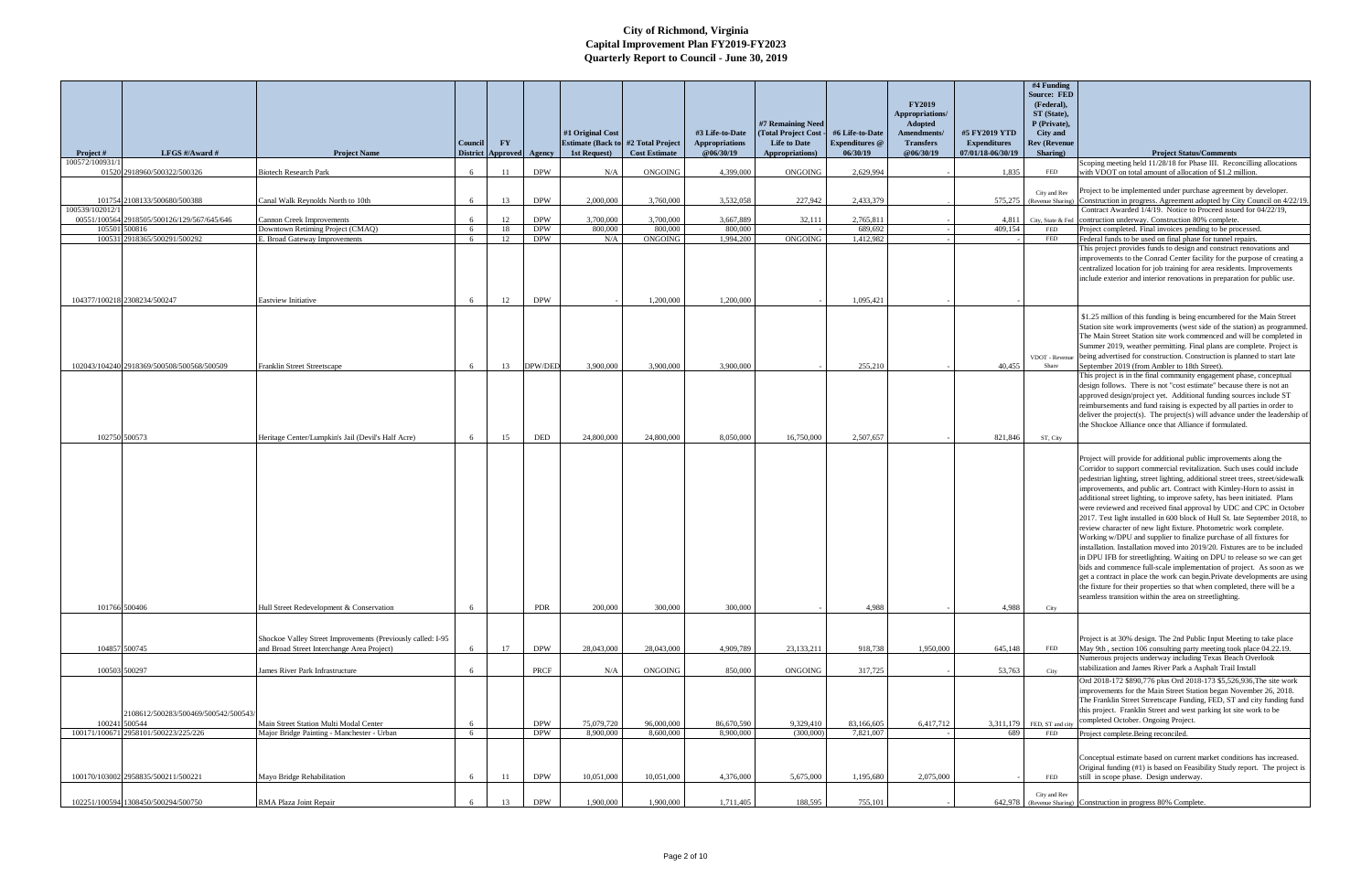| Project #                    | LFGS $\#/$ Award $\#$                        | <b>Project Name</b>                                                                                              | Council<br><b>District</b> | $\mathbf{F}\mathbf{Y}$<br>Approved | Agency                      | #1 Original Cost<br>1st Request) | <b>Estimate (Back to #2 Total Project)</b><br><b>Cost Estimate</b> | #3 Life-to-Date<br><b>Appropriations</b><br>@06/30/19 | #7 Remaining Need<br>(Total Project Cost<br><b>Life to Date</b><br>Appropriations) | #6 Life-to-Date<br><b>Expenditures</b> @<br>06/30/19 | <b>FY2019</b><br>Appropriations/<br>Adopted<br>Amendments/<br><b>Transfers</b><br>@06/30/19 | #5 FY2019 YTD<br><b>Expenditures</b><br>07/01/18-06/30/19 | #4 Funding<br><b>Source: FED</b><br>(Federal),<br>ST (State),<br>P (Private),<br><b>City</b> and<br><b>Rev (Revenue</b><br>Sharing) | <b>Project Status/Comments</b><br>The final phase began May 2019 and includes the completion of the                                                                                                                                                                                                                                                                                                                                                                                                                                                                                                                                                                                                                                                                                                                                                                                                                        |
|------------------------------|----------------------------------------------|------------------------------------------------------------------------------------------------------------------|----------------------------|------------------------------------|-----------------------------|----------------------------------|--------------------------------------------------------------------|-------------------------------------------------------|------------------------------------------------------------------------------------|------------------------------------------------------|---------------------------------------------------------------------------------------------|-----------------------------------------------------------|-------------------------------------------------------------------------------------------------------------------------------------|----------------------------------------------------------------------------------------------------------------------------------------------------------------------------------------------------------------------------------------------------------------------------------------------------------------------------------------------------------------------------------------------------------------------------------------------------------------------------------------------------------------------------------------------------------------------------------------------------------------------------------------------------------------------------------------------------------------------------------------------------------------------------------------------------------------------------------------------------------------------------------------------------------------------------|
|                              |                                              | (Shko Revit) Shockoe Revitalization Strategy Plan                                                                |                            |                                    |                             |                                  |                                                                    |                                                       |                                                                                    |                                                      |                                                                                             |                                                           | Federal Smart Sc                                                                                                                    | electrical enclosures, FFE and landscaping fencing installation. This                                                                                                                                                                                                                                                                                                                                                                                                                                                                                                                                                                                                                                                                                                                                                                                                                                                      |
|                              | 101767 5008313/500407/500333/500334          | Implementation                                                                                                   | 6                          | 13                                 | $\ensuremath{\mathsf{DED}}$ | 3,864,000                        | 6,600,000                                                          | 3,864,000                                             | 2,736,000                                                                          | 4,146,819                                            | 300,000                                                                                     | 1,703,186                                                 | and City                                                                                                                            | phase will be completed in September 2019.<br>This project is for the future redevelopment of Whitcomb Court and the                                                                                                                                                                                                                                                                                                                                                                                                                                                                                                                                                                                                                                                                                                                                                                                                       |
|                              | 500844                                       | Whitcomb Court Study for the Future Redevelopment of<br>Public Housing                                           |                            | 19                                 | HCD                         | 250,000                          | 250,000                                                            | 250,000                                               |                                                                                    |                                                      | 250,000                                                                                     |                                                           | City                                                                                                                                | surrounding neighborhood. The City and Richmond Redevelopment and<br>Housing Authority (RRHA) will partner with the community to develop a<br>redevelopment strategy and plan for the distressed public housing<br>complex of Whitcomb Court. It will include immediate short-term<br>community redevelopment and long-term land use planning. The purpose<br>is to addess blight encourage developmeth while providing quality and<br>affordable housing in the neighborhood. (Ongoing)                                                                                                                                                                                                                                                                                                                                                                                                                                   |
|                              |                                              |                                                                                                                  | Sixth District Total:      |                                    |                             | 165,709,392                      | 192,275,672                                                        | 141,596,603                                           | 50,679,069                                                                         | 113,293,590                                          | 11,268,456                                                                                  | 8,281,239                                                 |                                                                                                                                     |                                                                                                                                                                                                                                                                                                                                                                                                                                                                                                                                                                                                                                                                                                                                                                                                                                                                                                                            |
|                              | 101777 5008122/500399                        | 25th Street Development                                                                                          | $\overline{7}$             |                                    | hcd                         |                                  | 2.533,467                                                          | 2,415,000                                             | 118,467                                                                            | 2,346,533                                            |                                                                                             |                                                           | City                                                                                                                                | The redevelopment efforts associated with the creation of a viable<br>commercial and residential corridor along 25th Street and Nine Mile<br>Road are ongoing.                                                                                                                                                                                                                                                                                                                                                                                                                                                                                                                                                                                                                                                                                                                                                             |
|                              | 105178 500787/500788<br>105795 500852/500853 | 29th Street/Church Hill Bike & Pedestrian Infrastructure<br>Broad St Pedestrian Hybrid Beacon & Crosswalk (HAWK) | 7<br>$7\phantom{.0}$       | 18<br>19                           | <b>DPW</b><br><b>DPW</b>    | 650,000<br>125,000               | 650,000<br>125,000                                                 | 650,000<br>125,000                                    |                                                                                    | 92.701<br>7,991                                      | 125,000                                                                                     | 27,158<br>7,991                                           | <b>FED</b><br>FED                                                                                                                   | Design completed. Bid/Advertisement in June. 2019<br>Design is under way (60% completed)                                                                                                                                                                                                                                                                                                                                                                                                                                                                                                                                                                                                                                                                                                                                                                                                                                   |
| 101764 500404                |                                              | Church Hill Teen Development Center                                                                              | $\overline{7}$             |                                    | PRCF                        | 538,287                          | 538,287                                                            | 538,287                                               |                                                                                    |                                                      |                                                                                             |                                                           | City                                                                                                                                | Structural/Environmental Assessment to be done to determine viability of                                                                                                                                                                                                                                                                                                                                                                                                                                                                                                                                                                                                                                                                                                                                                                                                                                                   |
|                              |                                              |                                                                                                                  |                            |                                    |                             |                                  |                                                                    |                                                       |                                                                                    |                                                      |                                                                                             |                                                           |                                                                                                                                     | use of the existing building and site,<br>New playground equipment installed ay Lucks Field, 2 shelters to be<br>completed at Oakwood. Will also install exercise equipment clusters at<br>Lucks and Oakwood. Also planning to upgrade basketball courts at                                                                                                                                                                                                                                                                                                                                                                                                                                                                                                                                                                                                                                                                |
| 104967 500755                |                                              | <b>East District Park Transformation</b>                                                                         |                            | 17                                 | PRCF                        | 1,918,600                        | 1,918,600                                                          | 1,459,950                                             | 458,650                                                                            | 293,211                                              | 508,650                                                                                     | 1,594                                                     | City                                                                                                                                | Lucks Field.<br>For this project, the City will partner with nonprofit and private<br>developers to address the high number of vacant and blighted properties<br>in the $7th$ District, creating opportunities for affordable home ownership.<br>Also, to address the negative impact on neighborhood change and<br>public safety created by the large concentration of vacant boarded<br>structures. The goal is to re-occupy these units so that they are<br>contributing to community transformation. (Ongoing)                                                                                                                                                                                                                                                                                                                                                                                                         |
|                              | 101768 5008314/500408                        | East End Vacant/Blighted Property Improvements                                                                   | $\overline{7}$             | 13                                 | <b>PDR</b>                  |                                  | ONGOING                                                            | 200,000                                               | <b>ONGOING</b>                                                                     |                                                      | (250,000)                                                                                   |                                                           |                                                                                                                                     |                                                                                                                                                                                                                                                                                                                                                                                                                                                                                                                                                                                                                                                                                                                                                                                                                                                                                                                            |
|                              | 100595 1308447/500208                        | Historic Fulton Community Memorial Park                                                                          | $7\phantom{.0}$            | 13                                 | PRCF                        | 600,000                          | 600,000                                                            | 600,000                                               |                                                                                    | 57,245                                               |                                                                                             | 2,970                                                     | City                                                                                                                                | Project bid; low bid approximately \$132,000 over budget. Evaluating the<br>project to determine next steps. O&R being prepapared in order to<br>provide additional funding by amending and existing capital project.                                                                                                                                                                                                                                                                                                                                                                                                                                                                                                                                                                                                                                                                                                      |
|                              |                                              |                                                                                                                  |                            |                                    |                             |                                  |                                                                    |                                                       |                                                                                    |                                                      |                                                                                             |                                                           |                                                                                                                                     | Terminal Dock Phase II design completed and approved. Phase II                                                                                                                                                                                                                                                                                                                                                                                                                                                                                                                                                                                                                                                                                                                                                                                                                                                             |
|                              | 101755 5008001/500392                        | Intermediate Terminal Riverfront Public Access                                                                   | $\overline{7}$             | 12                                 | <b>DPW</b>                  | 10,544,318                       | 10,544,318                                                         | 4,628,318                                             | 5,916,000                                                                          | 4,746,988                                            | 484,000                                                                                     | 374,997                                                   | City                                                                                                                                | construction for relocation of entrance drive pending additional funding<br>and disposition of terminal warehouse.                                                                                                                                                                                                                                                                                                                                                                                                                                                                                                                                                                                                                                                                                                                                                                                                         |
| 105867 500856                |                                              | Jefferson Avenue Improvements                                                                                    | $\overline{7}$             | 19                                 | <b>DPW</b>                  | 2,000,000                        | 2,000,000                                                          | 500,000                                               | 1,500,000                                                                          | 90,142                                               | 500,000                                                                                     | 90,142                                                    |                                                                                                                                     | Plan design 90% complete. Additional funds being requested for future<br>phases. Phase I to be implemented Fall 2019                                                                                                                                                                                                                                                                                                                                                                                                                                                                                                                                                                                                                                                                                                                                                                                                       |
|                              |                                              |                                                                                                                  |                            |                                    |                             |                                  |                                                                    |                                                       |                                                                                    |                                                      |                                                                                             |                                                           | City and Rev                                                                                                                        | Plan Design underway 95% complete. FY20 funding provided in the<br>adopted FY20-24 CIP to match State Revenue sharing funds.                                                                                                                                                                                                                                                                                                                                                                                                                                                                                                                                                                                                                                                                                                                                                                                               |
|                              | 104596 500711/500876                         | Nine Mile Road Streetscape                                                                                       | $\mathcal{I}$              | 17                                 | <b>DPW</b>                  | 3,585,000                        | 4,512,713                                                          | 3,247,836                                             | 1,264,877                                                                          | 177,711                                              | 1,382,836                                                                                   |                                                           | 56,950 (Revenue Sharing)                                                                                                            | Construction is complete. Preparation of the Assest Management book is<br>in process. Costs managed by Real Estate were not initially showing in                                                                                                                                                                                                                                                                                                                                                                                                                                                                                                                                                                                                                                                                                                                                                                           |
| 104675 500720                |                                              | Police Property & Evidence Center                                                                                |                            | 17                                 | <b>DPW</b>                  | 2,900,000                        | 2,900,000                                                          | 2,900,000                                             |                                                                                    | 2,889,092                                            |                                                                                             | 2,732,343                                                 | City                                                                                                                                | RAPIDS Award or Project, but has been corrected. Asset Management<br>book on hold per RPD                                                                                                                                                                                                                                                                                                                                                                                                                                                                                                                                                                                                                                                                                                                                                                                                                                  |
|                              |                                              |                                                                                                                  |                            |                                    |                             |                                  |                                                                    |                                                       |                                                                                    |                                                      |                                                                                             |                                                           |                                                                                                                                     | The City and RRHA have partnered with private developers to develop<br>new multi and single family housing units near Creighton Court in the<br>East End. This multi-year, multi-phased redevelopment of the<br>Armstrong High School sites is currently nearing the completion of<br>phases 1A and 1B resulting in 106 mixed-income units consisting of<br>market rate and affordable rental. The first phases will be completed in<br>October and the second phase will be completed by December 2019.<br>Demolition costs associated with the Armstrong development project<br>were incorrectly booked to the capital budget. These demolition expenses<br>are not associated with a City asset and must be booked as an operating<br>expense. As a result, the total demolition costs in the amount of<br>\$1,973,241, which is the non-capitalized portion were transfered and<br>charged to the General Fund budget. |
|                              | 102062 5008316/500453                        | <b>Public Housing Transformation</b>                                                                             | $7\phantom{.0}$            | 14                                 | <b>HCD</b>                  | 202,000,000                      | 240,000,000                                                        | 12,071,027                                            | 227,928,973                                                                        | 9,750,307                                            |                                                                                             | (1,973,241)                                               |                                                                                                                                     | Plan Design underway 60% complete.<br>60%                                                                                                                                                                                                                                                                                                                                                                                                                                                                                                                                                                                                                                                                                                                                                                                                                                                                                  |
| 102188/104763 2948751/500474 |                                              | Route 5 (Main St.) & Williamsburg Ave. Int. - Urban                                                              |                            |                                    | <b>DPW</b>                  | 2,600,000                        | 2,600,000                                                          | 2,590,428                                             | 9.572                                                                              | 290,426                                              |                                                                                             |                                                           | City and Rev<br>(Revenue Sharing                                                                                                    | desing update underway.                                                                                                                                                                                                                                                                                                                                                                                                                                                                                                                                                                                                                                                                                                                                                                                                                                                                                                    |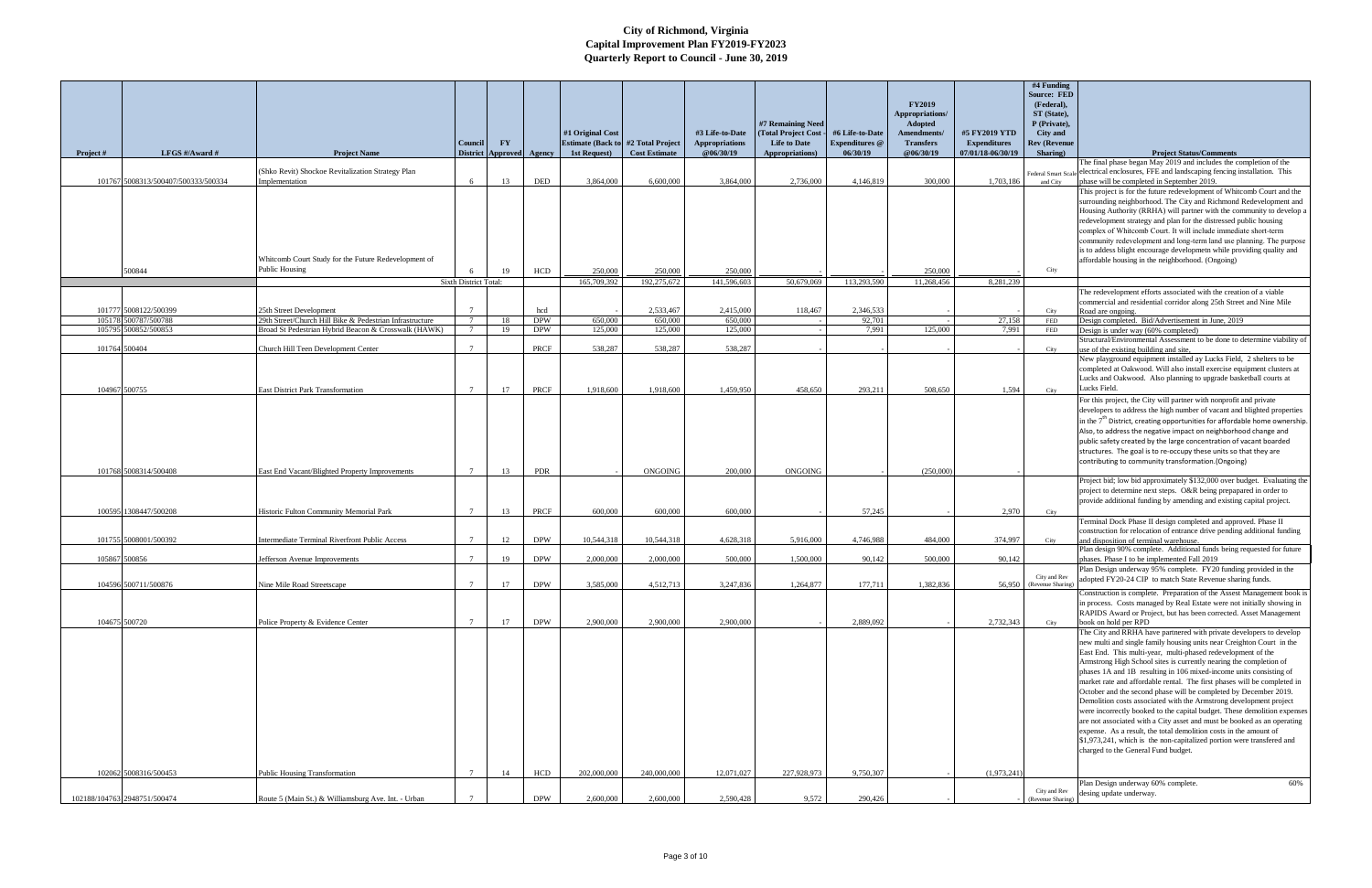| Project #                   | LFGS $\#/$ Award $\#$         | <b>Project Name</b>                                                   | Council                 | $\mathbf{F}\mathbf{Y}$<br>District Approved Agency |             | #1 Original Cost<br>1st Request) | <b>Estimate (Back to #2 Total Project</b><br><b>Cost Estimate</b> | #3 Life-to-Date<br><b>Appropriations</b><br>@06/30/19 | #7 Remaining Need<br>Total Project Cost<br><b>Life to Date</b><br>Appropriations) | #6 Life-to-Date<br><b>Expenditures</b> @<br>06/30/19 | <b>FY2019</b><br>Appropriations/<br><b>Adopted</b><br>Amendments/<br><b>Transfers</b><br>@06/30/19 | #5 FY2019 YTD<br><b>Expenditures</b><br>07/01/18-06/30/19 | #4 Funding<br><b>Source: FED</b><br>(Federal),<br>ST (State),<br>P (Private),<br><b>City</b> and<br><b>Rev (Revenue</b><br>Sharing) | <b>Project Status/Comments</b>                                                                                                                                                                                                                                                                                                                                            |
|-----------------------------|-------------------------------|-----------------------------------------------------------------------|-------------------------|----------------------------------------------------|-------------|----------------------------------|-------------------------------------------------------------------|-------------------------------------------------------|-----------------------------------------------------------------------------------|------------------------------------------------------|----------------------------------------------------------------------------------------------------|-----------------------------------------------------------|-------------------------------------------------------------------------------------------------------------------------------------|---------------------------------------------------------------------------------------------------------------------------------------------------------------------------------------------------------------------------------------------------------------------------------------------------------------------------------------------------------------------------|
|                             |                               |                                                                       |                         |                                                    |             |                                  |                                                                   |                                                       |                                                                                   |                                                      |                                                                                                    |                                                           |                                                                                                                                     | The Stone Brewery Facility has been constructed at 3101 E. Main Street,                                                                                                                                                                                                                                                                                                   |
|                             |                               |                                                                       |                         |                                                    |             |                                  |                                                                   |                                                       |                                                                                   |                                                      |                                                                                                    |                                                           |                                                                                                                                     | which is part of the Greater Fulton area. This area is part of the City's<br>initiatives as high priority for neighborhood revitalization. Phase I is<br>complete and now Phase II, which is the Bistro is anticipated to cost                                                                                                                                            |
|                             |                               |                                                                       |                         |                                                    |             |                                  |                                                                   |                                                       |                                                                                   |                                                      |                                                                                                    |                                                           |                                                                                                                                     | approximately \$8 million. The EDA will serve as the developer for both<br>Phases of this project. The Bistro is upcoming.                                                                                                                                                                                                                                                |
| 103056 500615               |                               | Stone Bistro                                                          |                         | 16                                                 | <b>DED</b>  | 31,000,000                       | 31,000,000                                                        | 31,000,000                                            |                                                                                   | 22,382,592                                           |                                                                                                    | 95,788                                                    |                                                                                                                                     |                                                                                                                                                                                                                                                                                                                                                                           |
|                             |                               |                                                                       | Seventh District Total: |                                                    |             | 258,461,205                      | 299,922,385                                                       | 62,925,846                                            | 236,996,539                                                                       | 43,124,941                                           | 2,750,486                                                                                          | 1,416,692                                                 |                                                                                                                                     | Project to remove deteriorated asphalt surfacing completed; perparing to                                                                                                                                                                                                                                                                                                  |
|                             |                               |                                                                       |                         |                                                    |             |                                  |                                                                   |                                                       |                                                                                   |                                                      |                                                                                                    |                                                           |                                                                                                                                     | begin a process to move ahead with additional improvements including<br>walking/jogging trail and improvements to the existing playground house.                                                                                                                                                                                                                          |
| 105804 500843               |                               | <b>Blackwell Playground Upgrades</b>                                  | 8                       | 19                                                 | PRCF        | 100,000                          | 350,000                                                           | 100,000                                               | 250,000                                                                           | 34,100                                               |                                                                                                    | 34,100                                                    |                                                                                                                                     |                                                                                                                                                                                                                                                                                                                                                                           |
|                             | 100691 2948181/500263/264/265 | Commerce Rd.: Bellemeade to 450 ft - Urban                            | $\mathbf{R}$            |                                                    | <b>DPW</b>  | 18,500,000                       | 19,060,000                                                        | 14,310,405                                            | 4,749,595                                                                         | 1,417,602                                            |                                                                                                    | 144,614                                                   | FED                                                                                                                                 | Finalizing Plans for construction advertisement. \$3.4 million RSTP funds<br>being allocated through the TPO to fund estimated Construction shortfall.                                                                                                                                                                                                                    |
|                             | 102186 500473/500491          | Deepwater Terminal to Goodes Street                                   | -8                      | <sup>11</sup>                                      | <b>DPW</b>  | 4,425,000                        | 4,497,000                                                         | 2,250,000                                             | 2,247,000                                                                         | 233,449                                              |                                                                                                    | 59,181                                                    | FED                                                                                                                                 | Right of way process underway.                                                                                                                                                                                                                                                                                                                                            |
| 105151 500781               |                               | Eighth District Green Space Creation (Acquisitions & improver         | - 8                     | 18                                                 |             | 125,717                          | 125,717                                                           | 125,717                                               |                                                                                   |                                                      |                                                                                                    |                                                           |                                                                                                                                     | Funds used to supplement the purchsae of athletic lighting for the Hickory<br>Hill field                                                                                                                                                                                                                                                                                  |
|                             |                               |                                                                       |                         |                                                    |             |                                  |                                                                   |                                                       |                                                                                   |                                                      |                                                                                                    |                                                           |                                                                                                                                     | Verizon installed wiring underground, existing utility pole removed.<br>Athletic lighting has been ordered but will require a zoning waiver by the<br>Board of Zoning Appeals. This project is scheduled for BZA review in<br>September. Staff has contracted a turf management consultant to improve                                                                     |
|                             | 100485 1308110/500191         | Hickory Hill Community center                                         | 8                       | 13                                                 |             | 1,862,280                        | 1,862,280                                                         | 1,862,280                                             |                                                                                   | 1,614,541                                            |                                                                                                    | 2,379                                                     |                                                                                                                                     | the playing surface of the field.                                                                                                                                                                                                                                                                                                                                         |
|                             | 102969 2918752/500599         | Jefferson Davis Hwy (US 1-301): Chesterman Ave.                       | 8                       |                                                    | <b>DPW</b>  | 5,700,000                        | 5,700,000                                                         | 773,000                                               | 4,927,000                                                                         | 309,306                                              |                                                                                                    | 428                                                       | FED                                                                                                                                 | Public hearing held on 9/25/18 via VDOT. VDOT administered project.<br>Estimated cost \$5.7 million. VDOT conducting utilities field inspection.                                                                                                                                                                                                                          |
|                             | 100675 2928755/500288/500694  | Midlothian Turn/Belt Blvd Bridge Rehab                                | 8                       |                                                    | <b>DPW</b>  | 2,300,000                        | 2,300,000                                                         | 2,300,000                                             |                                                                                   | 444,141                                              |                                                                                                    | 25,939                                                    | FED                                                                                                                                 | Construction underway via Lanford Brothers. Budget includes \$300,000<br>from feasibility study. Construciton 60% complete.                                                                                                                                                                                                                                               |
| 105819 500845               |                               | Oak Grove School Renovations, Improvements and<br>Playground Upgrades |                         | -19                                                | <b>PRCF</b> | 300,000                          | 300,000                                                           | 300,000                                               |                                                                                   |                                                      |                                                                                                    |                                                           | City                                                                                                                                | Accessing community needs for addition upgrades at the oak Grove<br>Playground site. A list of projects has been generated and staff will be                                                                                                                                                                                                                              |
|                             |                               |                                                                       | Eighth District Total:  |                                                    |             | 33,312,997                       | 34,194,997                                                        | 22,021,402                                            | 12,173,595                                                                        | 4,053,140                                            |                                                                                                    | 266,642                                                   |                                                                                                                                     | assigned projectes to be implemented.                                                                                                                                                                                                                                                                                                                                     |
|                             |                               |                                                                       |                         |                                                    |             |                                  |                                                                   |                                                       |                                                                                   |                                                      |                                                                                                    |                                                           |                                                                                                                                     | Master Plan process is underway. Held initial community meeting in<br>March 2019. A subsequent community meeting was held ojn Jul 22 to<br>provide updates on the planning process. The master plan is expected to                                                                                                                                                        |
| 105803/105804 500842/500843 |                               | <b>Broad Rock Park Complex Improvements</b>                           | $\mathbf{q}$            | 19                                                 | <b>PRCF</b> | 450,000                          | 450,000                                                           | 450,000                                               |                                                                                   | 103,120                                              |                                                                                                    | 103,120                                                   | City                                                                                                                                | be completed by fall 2019.<br>Contract Award 4/16/19 to Central Contracting. Construction in progress                                                                                                                                                                                                                                                                     |
|                             | 104590 500706/500707          | <b>Carnation Street New Sidewalk</b>                                  | $\mathbf{Q}$            | 17                                                 | <b>DPW</b>  | 700,000                          | 700,000                                                           | 600,000                                               | 100,000                                                                           | 128,127                                              |                                                                                                    | 18,665                                                    | FED                                                                                                                                 | 70% Complete.                                                                                                                                                                                                                                                                                                                                                             |
|                             | 500854/500855                 | Greene Elementary School - Safe Route to School                       | -9                      | 19                                                 | <b>DPW</b>  | 980,000                          | 980,000                                                           | 380,000                                               | 600,000                                                                           | 22,317                                               | 380,000                                                                                            | 22,317                                                    | FED                                                                                                                                 | Ord 2018-222 (adopted Sept 24), TA \$304,000; Project agreement sent<br>to VDOT for execution of Phase I. 30% plan review out.                                                                                                                                                                                                                                            |
|                             |                               |                                                                       |                         |                                                    |             |                                  |                                                                   |                                                       |                                                                                   |                                                      |                                                                                                    |                                                           | City and Rev                                                                                                                        | Ord 2018-221 (adopted Sept 24), Rev sharing \$734,609. Revisited<br>typical section after being decided 6 years ago by community with a near<br>unanimous vote. Right of entry in progresss. Councilman Jones agreed to<br>not change it to double the size of right of way take on one side to<br>provide a bike lane, once he was informed of this very important fact. |
|                             | 102038 500448/500878          | Hey Road Improvements                                                 | -9                      | 14                                                 | <b>DPW</b>  | 6,000,000                        | 6,000,000                                                         | 1,634,609                                             | 4,365,391                                                                         | 49,931                                               | 734,609                                                                                            |                                                           | (Revenue Sharing)                                                                                                                   | Median improvements complete. Concepts for signage still pending.                                                                                                                                                                                                                                                                                                         |
| 105173 500784               |                               | Hull Street & Chippenham Parkway Gateway Project                      | $\mathbf{q}$            | 18                                                 | <b>DPW</b>  |                                  | <b>ONGOING</b>                                                    | 500,000                                               | ONGOING                                                                           | 99,458                                               |                                                                                                    | 96,521                                                    |                                                                                                                                     | Project limits needs to change to read Hey Rd to Warwick Rd. VDOT                                                                                                                                                                                                                                                                                                         |
| 101924 500197               |                               |                                                                       | $\overline{9}$          | 12                                                 | <b>DPW</b>  | 21,100,000                       | 21,392,200                                                        | 5,915,000                                             | 15,477,200                                                                        | 2,998,909                                            | 900,000                                                                                            | 13,909                                                    |                                                                                                                                     | allocation changes will be refelcted in FY20-24 CIP budget. The project<br>is at the RW Phase. Plans are 60% Design completion.                                                                                                                                                                                                                                           |
|                             |                               | Hull St.: Dixon Dr. to Elkhardt - Urban                               |                         |                                                    |             |                                  |                                                                   |                                                       |                                                                                   |                                                      |                                                                                                    |                                                           | FED                                                                                                                                 | Design development continues; revised master plan approved by the<br>UDC in Sept. 2018. Demolition contractor selected. The demolition of<br>selected buildings began in early July. Plans are being completed for the<br>next phase which will include the construction of the skate park.                                                                               |
| 101906 500428               |                               | Southside Regional Park & Community Center                            | Ninth District Total:   | 14                                                 | <b>PRCF</b> | 10,700,000<br>39,930,000         | 14,000,000<br>43,522,200                                          | 6,213,500<br>15,693,109                               | 7,786,500<br>27,829,091                                                           | 4,114,139<br>7,516,002                               | 1,100,000<br>3,114,609                                                                             | 435,030<br>689,561                                        | City                                                                                                                                |                                                                                                                                                                                                                                                                                                                                                                           |
| 105806/105866               |                               |                                                                       |                         |                                                    |             |                                  |                                                                   |                                                       |                                                                                   |                                                      |                                                                                                    |                                                           |                                                                                                                                     | In Design Phase for Roof Replacement 01/23/2019. Pre Bid April 25,                                                                                                                                                                                                                                                                                                        |
| /105868 500841              |                               | 730 Building                                                          | CW                      | 19                                                 |             | 1,200,000                        | ONGOING                                                           | 585,356                                               | ONGOING                                                                           | 89,346                                               | 585,356                                                                                            | 89,346                                                    |                                                                                                                                     | 2019. Under Construction with a completion date of September 2019.<br>State funds allocated to cover short fall on other federal/state funded<br>projects. (Depwater Terminal \$110,908, Huguenot Bridge Repairs                                                                                                                                                          |
|                             | Multiple 2948791/500343       | 4R Capital projects - Urban                                           | CW                      |                                                    | <b>DPW</b>  |                                  | 1,665,000                                                         | 1,665,000                                             |                                                                                   | 1,120,330                                            |                                                                                                    |                                                           |                                                                                                                                     | \$108,223                                                                                                                                                                                                                                                                                                                                                                 |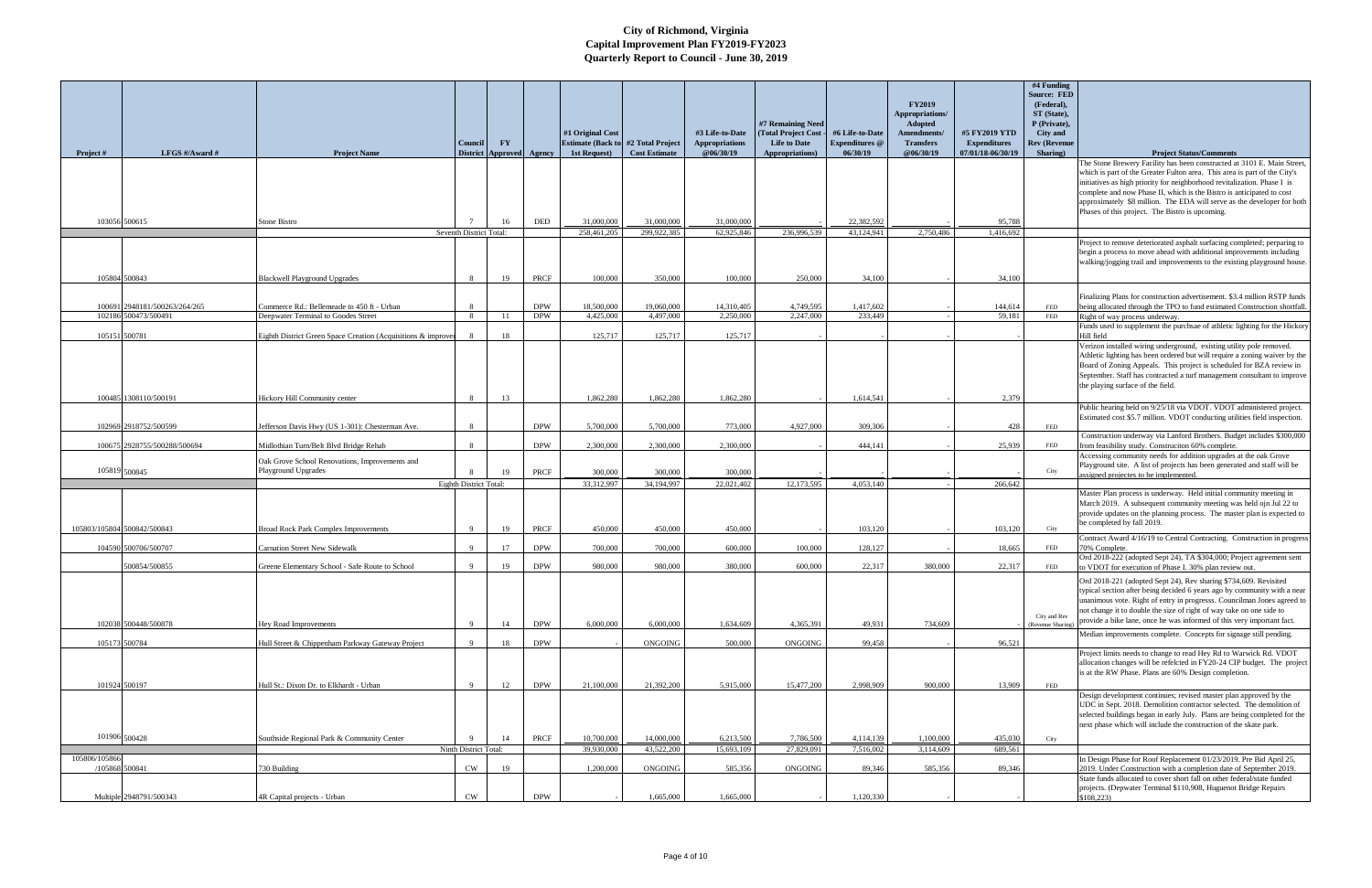|           |                                       |                                                                           |                        |                          |            |                  |                                           |                       |                       |                       |                  |                     | #4 Funding          |                                                                               |
|-----------|---------------------------------------|---------------------------------------------------------------------------|------------------------|--------------------------|------------|------------------|-------------------------------------------|-----------------------|-----------------------|-----------------------|------------------|---------------------|---------------------|-------------------------------------------------------------------------------|
|           |                                       |                                                                           |                        |                          |            |                  |                                           |                       |                       |                       |                  |                     | <b>Source: FED</b>  |                                                                               |
|           |                                       |                                                                           |                        |                          |            |                  |                                           |                       |                       |                       | <b>FY2019</b>    |                     | (Federal),          |                                                                               |
|           |                                       |                                                                           |                        |                          |            |                  |                                           |                       |                       |                       | Appropriations/  |                     | ST (State),         |                                                                               |
|           |                                       |                                                                           |                        |                          |            |                  |                                           |                       | #7 Remaining Need     |                       | <b>Adopted</b>   |                     | P (Private),        |                                                                               |
|           |                                       |                                                                           |                        |                          |            | #1 Original Cost |                                           | #3 Life-to-Date       | (Total Project Cost - | #6 Life-to-Date       | Amendments/      | #5 FY2019 YTD       | <b>City</b> and     |                                                                               |
|           |                                       |                                                                           | <b>Council</b>         | $\mathbf{F}\mathbf{Y}$   |            |                  | <b>Estimate (Back to #2 Total Project</b> | <b>Appropriations</b> | <b>Life to Date</b>   | <b>Expenditures</b> @ | <b>Transfers</b> | <b>Expenditures</b> | <b>Rev (Revenue</b> |                                                                               |
|           | LFGS #/Award #                        |                                                                           |                        |                          |            | 1st Request)     | <b>Cost Estimate</b>                      | @06/30/19             |                       | 06/30/19              | @06/30/19        | 07/01/18-06/30/19   | Sharing)            |                                                                               |
| Project # |                                       | <b>Project Name</b>                                                       |                        | <b>District Approved</b> | Agency     |                  |                                           |                       | Appropriations)       |                       |                  |                     |                     | <b>Project Status/Comments</b>                                                |
|           |                                       |                                                                           |                        |                          |            |                  |                                           |                       |                       |                       |                  |                     |                     | The city has entered into a contract with Motorola Solutions, Inc. for a      |
|           |                                       |                                                                           |                        |                          |            |                  |                                           |                       |                       |                       |                  |                     |                     | turn-key replacement of the city's radio system. Detail design review is in   |
|           |                                       |                                                                           |                        |                          |            |                  |                                           |                       |                       |                       |                  |                     |                     | progress. New tower sites have been identified and approved by the            |
|           |                                       |                                                                           |                        |                          |            |                  |                                           |                       |                       |                       |                  |                     |                     | Planning Commission construction scheduled to begin October 2019.             |
|           |                                       |                                                                           |                        |                          |            |                  |                                           |                       |                       |                       |                  |                     |                     | Channels and new system coverage has been approved by the FCC and             |
|           |                                       |                                                                           |                        |                          |            |                  |                                           |                       |                       |                       |                  |                     |                     | full system staging is scheduled for late winter 2019 as Microwave            |
|           |                                       |                                                                           |                        |                          |            |                  |                                           |                       |                       |                       |                  |                     |                     | staging occured July 2019 and is being shipped to mate with full system.      |
|           |                                       |                                                                           |                        |                          |            |                  |                                           |                       |                       |                       |                  |                     |                     | Installation of public safety radios is completed with the remaining          |
|           |                                       |                                                                           |                        |                          |            |                  |                                           |                       |                       |                       |                  |                     |                     | general government radios and new system as a whole projected to be           |
|           |                                       |                                                                           |                        |                          |            |                  |                                           |                       |                       |                       |                  |                     |                     | completed in summer 2022. Motorola contract totaled \$32,293,023 of           |
|           |                                       |                                                                           |                        |                          |            |                  |                                           |                       |                       |                       |                  |                     |                     | which \$8,638,384 has been expended.                                          |
|           | 100221 2308302/500250                 | 800 MHz Radio System Update & Equip. Replacement                          | CW                     | 12                       |            | 40.133.872       | 40.133.872                                | 40.133.872            |                       | 11,305,071            | 4,845,500        | 1,391,165           |                     |                                                                               |
|           |                                       |                                                                           |                        |                          |            |                  |                                           |                       |                       |                       |                  |                     |                     | Project construction is complete. The contractor formally submitted four      |
|           |                                       |                                                                           |                        |                          |            |                  |                                           |                       |                       |                       |                  |                     |                     | claims for additional direct cost and home office overhead costs. DPW,        |
|           |                                       |                                                                           |                        |                          |            |                  |                                           |                       |                       |                       |                  |                     |                     |                                                                               |
|           |                                       |                                                                           |                        |                          |            |                  |                                           |                       |                       |                       |                  |                     |                     | Legal and Procurement have preparing responses to these claims and            |
|           |                                       |                                                                           |                        |                          |            |                  |                                           |                       |                       |                       |                  |                     |                     | submitted them to the contractor's legal counsel on 6/24/19.                  |
|           | 564661 500559                         | 9-1-1 Emergency Communications Center Expansion                           | CW                     | 15                       |            | 2,826,807        | 2,826,807                                 | 2,826,807             |                       | 2,949,264             |                  | 1,121,321           |                     |                                                                               |
|           |                                       |                                                                           |                        |                          |            |                  |                                           |                       |                       |                       |                  |                     |                     | Ongoing. Funds currently being used to augment bike share stations.           |
|           | 101939 2908023/500435                 | <b>Bicycle Parking Racks</b>                                              | <b>CW</b>              | 13                       | <b>DPW</b> |                  | <b>ONGOING</b>                            | 175,000               | <b>ONGOING</b>        | 134.351               |                  | 47,469              |                     |                                                                               |
|           | 2908222/500306 CMAQ /500308 RS        |                                                                           |                        |                          |            |                  |                                           |                       |                       |                       |                  |                     | City and Rev        | 17th St Bike Lane project completed. Semmes Ave Bike construction             |
|           | Multiple /500309 GO /500310 GO        | Bike Lanes/Bike Boulevards (Bike Lanes "Sharrows")                        | <b>CW</b>              | 12                       | <b>DPW</b> | 3,150,000        | 3,150,000                                 | 3,150,000             |                       | 1,719,582             |                  | 560,132             | (Revenue Sharing    | inderway (60% Completed).                                                     |
| 10152     | 5008766/500324                        | <b>Building Demolition</b>                                                | <b>CW</b>              |                          | PDR        | 6,200,000        | 6,200,000                                 | 6,200,000             |                       | 6,193,872             |                  | 13,860              | City                | 1 Demolition completed. No demolitions using CIP \$\$ in 4th Qtr.             |
| 100493    | 308186C/500203                        | Cemetery Improvements                                                     | <b>CW</b>              |                          | PRCF       | N/A              | <b>ONGOING</b>                            | 3,586,764             | <b>ONGOING</b>        | 3,579,667             |                  |                     |                     | No Comments                                                                   |
|           |                                       |                                                                           |                        |                          |            |                  |                                           |                       |                       |                       |                  |                     | Federal & Stat      | Production of phase 2 equipment underway. Conversion of the existing          |
|           | 104030 500622 / 500623                | City Bike Share Phase II Deployment (CMAO)                                | CW                     | 18                       | <b>DPW</b> | 3,280,000        | 3,280,000                                 | 3,280,000             |                       | 2,430,302             | 36,000           | 436,363             | <b>CMAO</b>         | fleet to electric-assist currently underway.                                  |
|           |                                       |                                                                           |                        |                          |            |                  |                                           |                       |                       |                       |                  |                     |                     | City Hall Cooling Towers and Structural Steel Replacement Project             |
|           | 105129 500776                         | City Hall                                                                 | CW                     | 18                       | <b>DPW</b> |                  | 1.200.000                                 | 1.200.000             |                       | 1.270.411             |                  | 368,011             |                     | complete.                                                                     |
|           |                                       |                                                                           |                        |                          |            |                  |                                           |                       |                       |                       |                  |                     |                     | Construction Complete; in process of closing out final paperwork. To be       |
|           |                                       |                                                                           |                        |                          |            |                  |                                           |                       |                       |                       |                  |                     |                     | completed FY20.                                                               |
|           |                                       |                                                                           |                        |                          |            |                  |                                           |                       |                       |                       |                  |                     |                     |                                                                               |
|           | 102706/100206 2308140/500232          | City Hall Emergency Generator Replacement                                 | <b>CW</b>              |                          | <b>DPW</b> | 600,000          | 2,204,627                                 | 2,204,627             |                       | 2,201,334             | (50, 373)        | 47,094              |                     |                                                                               |
|           | 100208 2308154/500242                 | City Hall HVAC Valve Replacement                                          | <b>CW</b>              |                          | <b>DPW</b> | N/A              | 5,000,000                                 | 2,210,000             | 2,790,000             | 2.031.907             |                  |                     |                     | City Hall Chiller Upgrade in progress.                                        |
|           |                                       |                                                                           |                        |                          |            |                  |                                           |                       |                       |                       |                  |                     |                     |                                                                               |
|           |                                       |                                                                           |                        |                          |            |                  |                                           |                       |                       |                       |                  |                     |                     | Room 110 and Room 115 under contract for construction. Room 115               |
|           |                                       |                                                                           |                        |                          |            |                  |                                           |                       |                       |                       |                  |                     |                     | Notice to Proceed is Feb. 11,2019, Room 110 Notice to Proceed is              |
|           | Multiple 2308235/500438               | <b>City Hall Renovation Project</b>                                       | CW                     | 13                       |            | 5.494.510        | <b>ONGOING</b>                            | 4.958.085             | <b>ONGOING</b>        | 4,949,499             |                  | 742,623             |                     | March 4,2019 tentatively. Both projects are 95% complete                      |
|           |                                       |                                                                           |                        |                          |            |                  |                                           |                       |                       |                       |                  |                     |                     |                                                                               |
|           |                                       |                                                                           |                        |                          |            |                  |                                           |                       |                       |                       |                  |                     |                     |                                                                               |
|           |                                       |                                                                           |                        |                          |            |                  |                                           |                       |                       |                       |                  |                     |                     | Westmoreland St, Honaker St, Crutchfield St, Main St, Columbia Ave            |
|           |                                       |                                                                           |                        |                          |            |                  |                                           |                       |                       |                       |                  |                     |                     | and 1st Ave - construction completed. Southaven Rd, 48th St, 31st St,         |
|           |                                       |                                                                           |                        |                          |            |                  |                                           |                       |                       |                       |                  |                     |                     | Dill Ave, Rennie Ave, Lanvale Ave and Ladies Mile Rd - Award process          |
|           |                                       |                                                                           |                        |                          |            |                  |                                           |                       |                       |                       |                  |                     |                     | completed. construction will began mid May 2019. Hamilton St, Grove           |
|           |                                       |                                                                           |                        |                          |            |                  |                                           |                       |                       |                       |                  |                     |                     | City and Rev Ave, Hawthorne Ave, Bainbridge St, Fendall Ave, Garland Ave, and |
|           | Multiple 2908910/500360/500361/500353 | Citywide Traffic Calming                                                  | CW                     |                          | <b>DPW</b> |                  | <b>ONGOING</b>                            | 4,822,709             | <b>ONGOING</b>        | 3,928,993             | 200,000          | 214,657             |                     | (Revenue Sharing) Decatur St - 90% design plans complete.                     |
|           |                                       |                                                                           |                        |                          |            |                  |                                           |                       |                       |                       |                  |                     |                     |                                                                               |
|           |                                       |                                                                           |                        |                          |            |                  |                                           |                       |                       |                       |                  |                     |                     |                                                                               |
|           |                                       |                                                                           |                        |                          |            |                  |                                           |                       |                       |                       |                  |                     |                     | Second phase locations identified and marked in the field. Graphics and       |
|           |                                       |                                                                           |                        |                          |            |                  |                                           |                       |                       |                       |                  |                     |                     | materials on order and in production. Test panels orderedtarget of            |
|           |                                       |                                                                           |                        |                          |            |                  |                                           |                       |                       |                       |                  |                     |                     | installation latter part of 2019, early 2020.                                 |
|           | 101519 2108123/500323                 | Citywide Wayfinding Signage                                               | CW                     |                          | <b>PDR</b> | 1,695,000        | 1,695,000                                 | 1,695,000             |                       | 1,136,699             |                  | 20,660              | City                |                                                                               |
|           | Multiple 2308105/500455               | Community Schools/Parks/Libraries                                         | CW                     |                          | <b>DPW</b> | 8,251,485        | 8,251,485                                 | 8,251,485             |                       | 8.039.644             |                  | 108,412             |                     | West End Library in final closeout process with Bonding Company.              |
|           |                                       |                                                                           |                        |                          |            |                  |                                           |                       |                       |                       |                  |                     |                     | 2 properties identified for inclusion in the program. Working w/Code          |
|           | 5008177/500327                        | Corridor/Gateway Blight Abatement                                         | CW                     | 12                       | PDR        |                  | ONGOING                                   | 1,200,000             | <b>ONGOING</b>        | 590,694               |                  |                     |                     | Enforcement and City Attorney's Office on initiating process.                 |
|           |                                       |                                                                           |                        |                          |            |                  |                                           |                       |                       |                       |                  |                     |                     | FY19 CIP Funding - \$301,582 Phase I completed July 2018; Phase 2             |
|           |                                       |                                                                           |                        |                          |            |                  |                                           |                       |                       |                       |                  |                     |                     | (database implementation) $\&$ 3 (Energov integration) are both in the IT     |
|           |                                       |                                                                           |                        |                          |            |                  |                                           |                       |                       |                       |                  |                     |                     | Governance process and moving forward                                         |
|           | 102009 2308237/500443                 | Customer Relationship Management Program                                  | CW                     | 13                       | <b>CSR</b> | 2,318,350        | 2,016,768                                 | 2,016,768             |                       | 1,939,926             | (301, 582)       | 142,942             | City                |                                                                               |
|           |                                       |                                                                           |                        |                          |            |                  |                                           |                       |                       |                       |                  |                     |                     | EDI Window Replacement under contract. Completion date 07/2019.               |
|           |                                       |                                                                           |                        |                          |            |                  |                                           |                       |                       |                       |                  |                     |                     | Shop Drawing Submittals April 23, 2019. UPDATED CONSTRUCTION                  |
|           |                                       |                                                                           |                        |                          | <b>DPW</b> |                  |                                           |                       | 482,000               |                       |                  |                     |                     | PROJECT CLOSE OUT 08/22/2019. INVOICE CLOSE OUT                               |
|           | 104579 500700<br>500777               | <b>East District Initiative Building</b><br><b>Fire Station Buildings</b> | <b>CW</b><br><b>CW</b> | 18                       | <b>DPW</b> | 1,700,000        | 825,000<br>ONGOING                        | 343,000<br>1,345,732  | <b>ONGOING</b>        | 170,533<br>517,480    | 461,285          | 86,916<br>396,812   |                     | 09/30/2019<br>Boiler replacement, construction 98% complete.                  |
|           |                                       |                                                                           |                        |                          |            |                  |                                           |                       |                       |                       |                  |                     |                     |                                                                               |
|           |                                       |                                                                           |                        |                          |            |                  |                                           |                       |                       |                       |                  |                     |                     | Restroom renovations at four stations planned (FS #6, #8, #19 & # 21).        |
|           |                                       |                                                                           |                        |                          |            |                  |                                           |                       |                       |                       |                  |                     |                     | Construction documents currently being prepared for FS #6 and FS #8.          |
|           | Multiple 2308929/500272/500555        | <b>Fire Station Renovations</b>                                           | CW                     |                          | <b>DPW</b> | 16,200,000       | 16,200,000                                | 8,789,989             | 7,410,011             | 7,400,047             |                  | 143,319             | City                | Plans for permitting in progress for FS#6 and FS#8.                           |
|           |                                       |                                                                           |                        |                          |            |                  |                                           |                       |                       |                       |                  |                     |                     |                                                                               |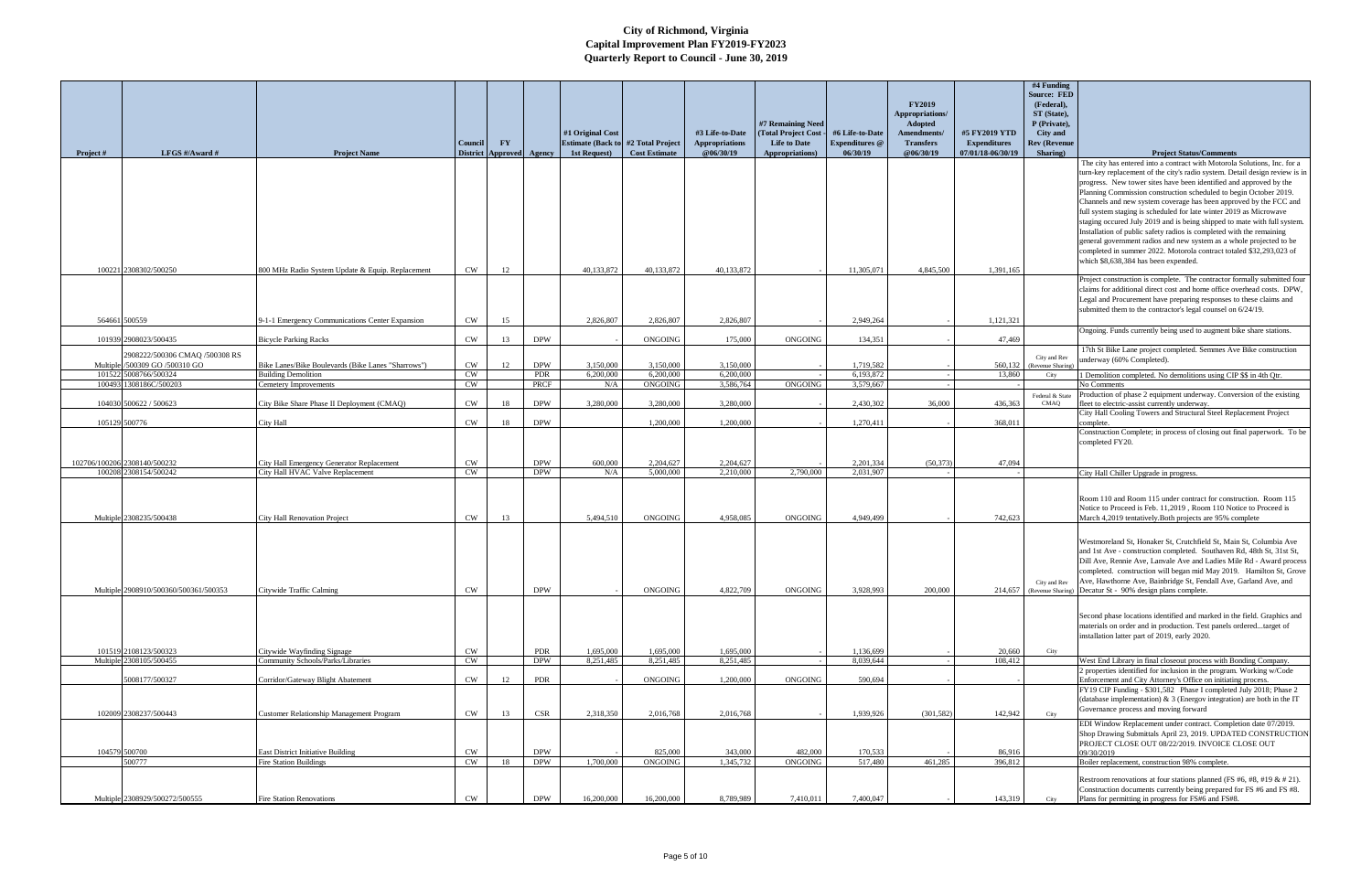| Project #                              | LFGS #/Award #                      | <b>Project Name</b>                                          | Council<br><b>District</b> | $\mathbf{F}\mathbf{Y}$<br><b>Approved</b> | Agency     | #1 Original Cost<br><b>Estimate (Back to #2 Total Project</b><br>1st Request) | <b>Cost Estimate</b> | #3 Life-to-Date<br><b>Appropriations</b><br>@06/30/19 | #7 Remaining Need<br>(Total Project Cost -<br><b>Life to Date</b><br>Appropriations) | #6 Life-to-Date<br><b>Expenditures</b> @<br>06/30/19 | <b>FY2019</b><br>Appropriations/<br><b>Adopted</b><br>Amendments/<br><b>Transfers</b><br>@06/30/19 | #5 FY2019 YTD<br><b>Expenditures</b><br>07/01/18-06/30/19 | #4 Funding<br><b>Source: FED</b><br>(Federal),<br>ST (State),<br>P (Private),<br><b>City</b> and<br><b>Rev (Revenue</b><br>Sharing) | <b>Project Status/Comments</b>                                                                                                                                                                                                                                                                                                                                                                                                                                       |
|----------------------------------------|-------------------------------------|--------------------------------------------------------------|----------------------------|-------------------------------------------|------------|-------------------------------------------------------------------------------|----------------------|-------------------------------------------------------|--------------------------------------------------------------------------------------|------------------------------------------------------|----------------------------------------------------------------------------------------------------|-----------------------------------------------------------|-------------------------------------------------------------------------------------------------------------------------------------|----------------------------------------------------------------------------------------------------------------------------------------------------------------------------------------------------------------------------------------------------------------------------------------------------------------------------------------------------------------------------------------------------------------------------------------------------------------------|
|                                        |                                     |                                                              |                            |                                           |            |                                                                               |                      |                                                       |                                                                                      |                                                      |                                                                                                    |                                                           |                                                                                                                                     | Current project J. Marshall track - \$371K encumbered through 4th                                                                                                                                                                                                                                                                                                                                                                                                    |
|                                        | 102336 7808105/500493               | High School Athletic facilities                              | CW                         | 13                                        | <b>RPS</b> | N/A                                                                           | 2.658,438            | 2,658,438                                             |                                                                                      | 2,149,694                                            |                                                                                                    | 59,256                                                    | City                                                                                                                                | quarter                                                                                                                                                                                                                                                                                                                                                                                                                                                              |
|                                        | 100200/104005 2308104/500228/500701 | John Marshall Court Building Renovations                     | CW                         |                                           | <b>DPW</b> | 19,088,000                                                                    | <b>ONGOING</b>       | 5,832,778                                             | ONGOING                                                                              | 3.549.910                                            | 254,778                                                                                            | 87,678                                                    | City                                                                                                                                | HVAC - VAV Box and Controls Replacement Project In Progress.<br>Security Assessment complete. Phase I Security Renovations Project:<br>Design underway.                                                                                                                                                                                                                                                                                                              |
|                                        |                                     |                                                              |                            |                                           |            |                                                                               |                      |                                                       |                                                                                      |                                                      |                                                                                                    |                                                           |                                                                                                                                     | Boiler Replacement Project complete. Fire Alarm Replacement Project<br>complete.                                                                                                                                                                                                                                                                                                                                                                                     |
|                                        | 100228 2308931/500261               | Juvenile Detention center                                    | CW                         |                                           | <b>DPW</b> | 4.360,003                                                                     | <b>ONGOING</b>       | 3,120,003                                             | ONGOING                                                                              | 2,389,040                                            | 100,000                                                                                            | 182,126                                                   | City                                                                                                                                | Detention Center Security System Replacement in progress (design).                                                                                                                                                                                                                                                                                                                                                                                                   |
|                                        |                                     |                                                              |                            |                                           |            |                                                                               |                      |                                                       |                                                                                      |                                                      |                                                                                                    |                                                           |                                                                                                                                     | Roof repairs at seven branches completed. Assest management reports<br>completed for three branches and is being prepared on the remaining four.<br>The Special Collections Area HVAC project is 90% complete. Design<br>documents for restroom renovations at the main library branch are under<br>review by the the permits department. The IFB is being prepared with an                                                                                          |
|                                        | Multiple 2308135/500231             | <b>Library Projects</b>                                      | CW                         |                                           | <b>DPW</b> | 6,591,500                                                                     | 6.591.500            | 6.091.500                                             | 500.000                                                                              | 5,829,400                                            | 500,000                                                                                            | 461,655                                                   | City                                                                                                                                | anticipated advertisement date around late August.<br>RFP currently solicited for Phase II design programming of the Main                                                                                                                                                                                                                                                                                                                                            |
|                                        | Multiple 2308196/500273             | Library Retrofit/Library Technology Upgrades & Renovations I | CW                         |                                           | <b>DPW</b> | 11,927,353                                                                    | <b>ONGOING</b>       | 12,068,409                                            | ONGOING                                                                              | 12,126,149                                           | 555.338                                                                                            | 225,763                                                   | City                                                                                                                                | Library. The RFPs due on March 1, 2019 were cancelled due to<br>additional information required per the City Attorney's office. Awaiting<br>re-solicitation.                                                                                                                                                                                                                                                                                                         |
|                                        | Multiple 2928750/500315/500562      | Major Bridge Improvements Program                            | <b>CW</b>                  |                                           | <b>DPW</b> |                                                                               | <b>ONGOING</b>       | 21,665,370                                            | ONGOING                                                                              | 7,039,436                                            | 4,056,250                                                                                          |                                                           | City and Rev<br>337,669 (Revenue Sharing)                                                                                           | Lynhaven Ave over Broad Rock Creek estimated cost \$1.1 million-<br>Design 90% complete; Riverside Dr over Rattlesnake Creek \$ 600,000-<br>Design 90% complete; Martin Luther King Bridge \$ 500,000- Design<br>95% Complete; Lombardy over CSX- estimated cost \$12.5 million-<br>Design 5% Complete; East Richmond Road over Stoney Run, estimated<br>cost \$1.8 million - Scoping; East Richmond Road over Gillies Creek<br>estimated cost \$1.8 million-Scoping |
|                                        |                                     |                                                              |                            |                                           |            |                                                                               |                      |                                                       |                                                                                      |                                                      |                                                                                                    |                                                           |                                                                                                                                     | Numerous projects underway including the City Hall entrance ramp                                                                                                                                                                                                                                                                                                                                                                                                     |
|                                        |                                     |                                                              |                            |                                           |            |                                                                               |                      |                                                       |                                                                                      |                                                      |                                                                                                    |                                                           |                                                                                                                                     | Complete by June 2019, overhead door replacement on multiple buildings<br>75% complete, police precinct alarm replacement and main library<br>HVAC replacment. Future projects will be scheduled as funding is<br>available. UPDATE CITY HALL ENTRANCE RAMP IN PROGRESS<br>WITH COMPLETION AUGUST 2019                                                                                                                                                               |
|                                        | Multiple 2308156C/500131            | <b>Major Building Renovations</b>                            | <b>CW</b>                  |                                           | <b>DPW</b> | N/A                                                                           | <b>ONGOING</b>       | 48.438.877                                            | ONGOING                                                                              | 47,791,810                                           | 871,000                                                                                            | 1.917.774                                                 |                                                                                                                                     | Numerous projects underway including roof/building repairs and                                                                                                                                                                                                                                                                                                                                                                                                       |
|                                        | 101931 1308908/500432               | <b>Major Park Renovations</b>                                | CW                         |                                           | PRCF       | N/A                                                                           | ONGOING              | 7,388,366                                             | ONGOING                                                                              | 6,505,132                                            | 500,000                                                                                            | 643,605                                                   | City                                                                                                                                | upgrades at the Forest Hill Maintenance Building, Blanton House<br>renovations and roof repairs, and improvements at Byrd Park<br>Maintenance. The tennis court renovation at Forest Hill Park have been<br>completed                                                                                                                                                                                                                                                |
| 105953 500847                          |                                     | Manchester Courthouse                                        | CW                         | 19                                        |            | 2,745,000                                                                     | ONGOING              | 300,000                                               | ONGOING                                                                              | 37,454                                               | 300,000                                                                                            | 37,454                                                    | City                                                                                                                                | Design underway for Security System Replacement Project; new<br>cameras, card readers, control room.                                                                                                                                                                                                                                                                                                                                                                 |
|                                        |                                     |                                                              |                            |                                           |            |                                                                               |                      |                                                       |                                                                                      |                                                      |                                                                                                    |                                                           |                                                                                                                                     | This programs funds inelgible expenses and matching funds associated                                                                                                                                                                                                                                                                                                                                                                                                 |
|                                        | Multiple 2918122C/500427            | Matching Funds For Federal /State Grants (VDOT)              | CW                         |                                           | <b>DPW</b> |                                                                               | <b>ONGOING</b>       | 1,084,000                                             | <b>ONGOING</b>                                                                       | 541,345                                              | 70,000                                                                                             |                                                           | 2,282 Match for Fed/State                                                                                                           | with fedral and state grants such as TA, RS and other Federal programs.                                                                                                                                                                                                                                                                                                                                                                                              |
|                                        | Multiple 5008105C/500396            | Neighborhood in Bloom                                        | <b>CW</b>                  |                                           | <b>HCD</b> | N/A                                                                           | ONGOING              | 5,901,125                                             | <b>ONGOING</b>                                                                       | 4,882,219                                            | 100,000                                                                                            | 67,913                                                    |                                                                                                                                     | To provide infrastructure investment in selected neighborhoods in order<br>to increase neighborhood attractiveness on projects completed our<br>subrecipients by and create opportunities for residential development.<br>Funds will be focused on several porjects that are in porgress in<br>neighborhoods across the City such as Carver.<br>New playground equipment installed at Providenece Park and Swansboro                                                 |
|                                        | 101012 1308907/500222               | Neighborhood Park Renovations                                | <b>CW</b>                  |                                           | PRCF       | N/A                                                                           | <b>ONGOING</b>       | 8,577,740                                             | ONGOING                                                                              | 7,955,692                                            | 500,000                                                                                            | 884,623                                                   | City                                                                                                                                | Playgrounds and TJ Tot Lot. Planning new equipment at Yancy Street<br>and Canoe Run playgrounds.                                                                                                                                                                                                                                                                                                                                                                     |
|                                        | Multiple 2918510/500387             | Neighborhood Sidewalk Improvements Program                   | CW                         |                                           | <b>DPW</b> | N/A                                                                           | <b>ONGOING</b>       | 2,500,000                                             | ONGOING                                                                              | 2,499,756                                            |                                                                                                    | 25,177                                                    |                                                                                                                                     | Sidewalk safety repairs funded through this program. Precision Safe<br>sidewalk contract underway.                                                                                                                                                                                                                                                                                                                                                                   |
|                                        | Multiple 2948186/500266             | New Curb & Gutter Program - Urban Program                    | CW                         |                                           | <b>DPW</b> | N/A                                                                           | ONGOING              | 2,228,000                                             | <b>ONGOING</b>                                                                       | 397,697                                              |                                                                                                    | 440                                                       | State                                                                                                                               | Cutshaw Ave design 90% complete.                                                                                                                                                                                                                                                                                                                                                                                                                                     |
| 105739/105756<br>/105757/105758 500846 |                                     | New School Construction                                      | CW                         | 19                                        | <b>DPW</b> | 195,000,000                                                                   | ONGOING              | 150,000,000                                           | ONGOING                                                                              | 11,057,354                                           | 150,000,000                                                                                        | 11,057,354                                                | City                                                                                                                                | Construction in progress at 3 new schools (Mason, Greene & Elkhardt-<br>Thompson). Currently installing footers, floor slab, masonry walls and<br>site utility work.<br>Terminal Avenue Phase II construction complete. Carnation Street                                                                                                                                                                                                                             |
|                                        | Multiple 2948187/500337             | New Sidewalk Program - Urban Program                         | $\mathrm{CW}$              |                                           | <b>DPW</b> | N/A                                                                           | ONGOING              | 1,300,000                                             | <b>ONGOING</b>                                                                       | 997,017                                              |                                                                                                    | 122,920                                                   | State                                                                                                                               | Sidewalk fudidng gap beign covered with this account.                                                                                                                                                                                                                                                                                                                                                                                                                |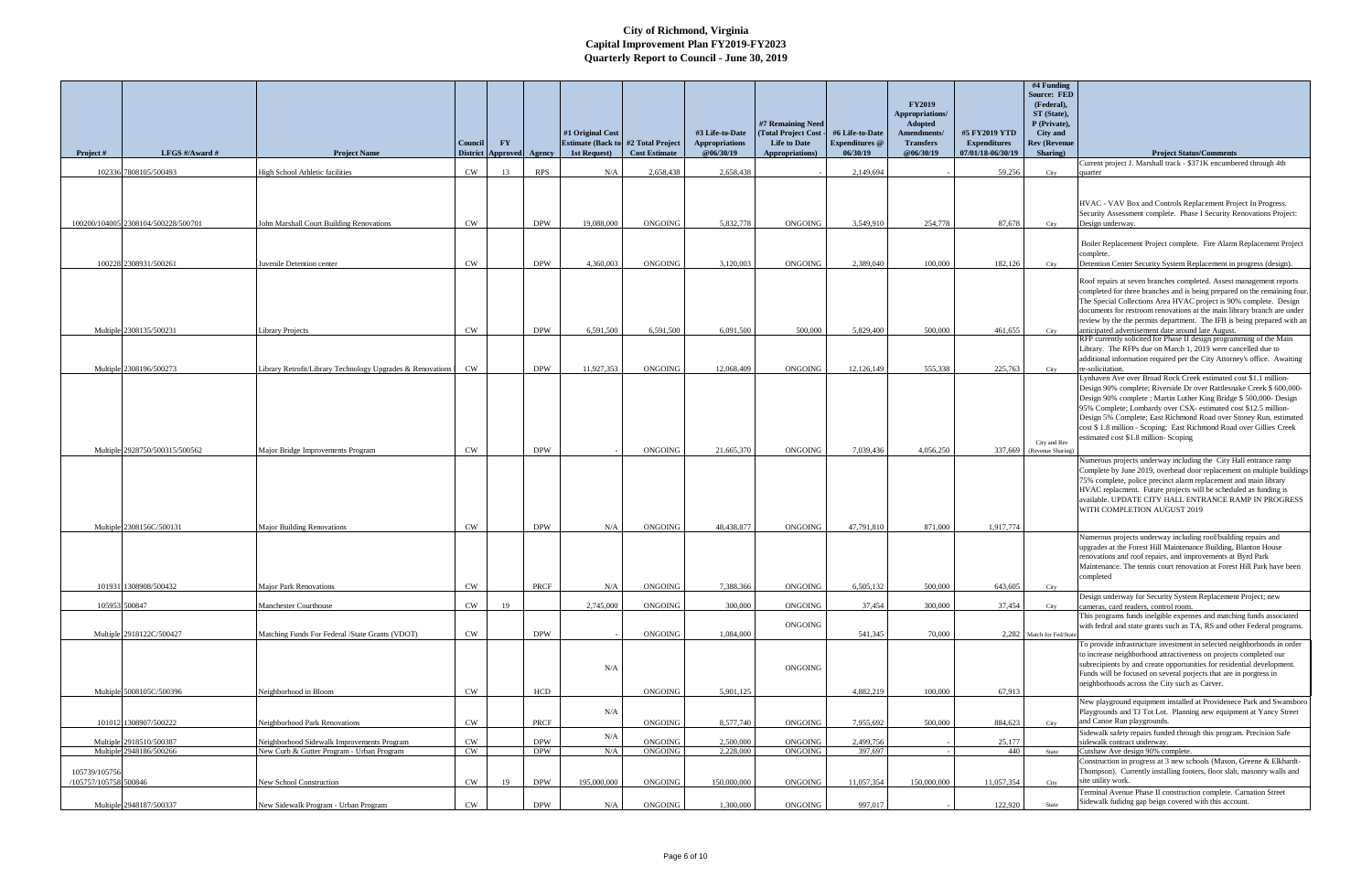|                      |                                                                      |                                                               |           |                          |            |                  |                                            |                                          |                                            |                                          | <b>FY2019</b>                     |                                      | $#4$ Funding<br><b>Source: FED</b><br>(Federal), |                                                                                                                                               |
|----------------------|----------------------------------------------------------------------|---------------------------------------------------------------|-----------|--------------------------|------------|------------------|--------------------------------------------|------------------------------------------|--------------------------------------------|------------------------------------------|-----------------------------------|--------------------------------------|--------------------------------------------------|-----------------------------------------------------------------------------------------------------------------------------------------------|
|                      |                                                                      |                                                               |           |                          |            |                  |                                            |                                          | #7 Remaining Need                          |                                          | Appropriations/<br><b>Adopted</b> |                                      | ST (State),<br>P (Private),                      |                                                                                                                                               |
|                      |                                                                      |                                                               | Council   | $\mathbf{F}\mathbf{Y}$   |            | #1 Original Cost | <b>Estimate (Back to #2 Total Project)</b> | #3 Life-to-Date<br><b>Appropriations</b> | (Total Project Cost<br><b>Life to Date</b> | #6 Life-to-Date<br><b>Expenditures</b> @ | Amendments/<br><b>Transfers</b>   | #5 FY2019 YTD<br><b>Expenditures</b> | <b>City</b> and<br><b>Rev (Revenue</b>           |                                                                                                                                               |
| Project #            | LFGS #/Award #                                                       | <b>Project Name</b>                                           |           | District Approved Agency |            | 1st Request)     | <b>Cost Estimate</b>                       | @06/30/19                                | Appropriations)                            | 06/30/19                                 | @06/30/19                         | 07/01/18-06/30/19                    | Sharing)                                         | <b>Project Status/Comments</b>                                                                                                                |
|                      | Multiple 2308799/500257                                              | <b>Oliver Hill Courts</b>                                     | CW        | 10                       |            | 12,660,000       | <b>ONGOING</b>                             | 4,452,741                                | ONGOING                                    | 3,919,913                                | 266,000                           | 163,837                              | City                                             | Design underway for new Active Shooter Detection System;<br>Roof/Window water intrusion study in progress.                                    |
|                      |                                                                      |                                                               |           |                          |            |                  |                                            |                                          |                                            |                                          |                                   |                                      |                                                  | Randolph gym floor repalcement project to begin Fall 2019, new HVAC                                                                           |
|                      |                                                                      |                                                               |           |                          |            |                  |                                            |                                          |                                            |                                          |                                   |                                      |                                                  | equipment being installed at Hickory Hill Community Center. New<br>dance floors to be installed at Pine Camp Center                           |
|                      | 100486 1308115/500194                                                | Parks and Recreation Building Maintenance                     | <b>CW</b> |                          |            | N/A              | <b>ONGOING</b>                             | 6,209,801                                | ONGOING                                    | 5,621,018                                | 250,000                           | 302,039                              | City                                             |                                                                                                                                               |
|                      | 104274 500663                                                        | Pedestrian Safety Crossing                                    | <b>CW</b> |                          | <b>DPW</b> | N/A              | <b>ONGOING</b>                             | 200,000                                  | ONGOING                                    | 198,718                                  |                                   |                                      |                                                  | Crosswalk locations have been identified. Additional funds are requested<br>to make additional improvements.                                  |
|                      |                                                                      | Pedestrian Safety Improvements at Signalized Intersections on |           |                          |            |                  |                                            |                                          |                                            |                                          |                                   |                                      |                                                  | Crosswalk improvements portion: Construction underway. Retiming                                                                               |
|                      | 105183 500790 / 500796                                               | Federal and State Routes (HSIP)                               | CW        | 18                       | <b>DPW</b> | 3,453,000        | 5,623,000                                  | 3,453,000                                | 2,170,000                                  | 1,519,217                                |                                   | 523,641                              | FED                                              | implementation 100% completed., and invoices paid.                                                                                            |
|                      |                                                                      |                                                               |           |                          |            |                  |                                            |                                          |                                            |                                          |                                   |                                      |                                                  |                                                                                                                                               |
|                      |                                                                      |                                                               |           |                          |            |                  |                                            |                                          |                                            |                                          |                                   |                                      |                                                  | Public Art Commission has begun process to initiate potential projects for<br>FY20. Decisions on FY20 projects to occur in first Qtr. FY20.   |
|                      | 104689/101525 1308131/500328                                         | Percent for the Arts                                          | <b>CW</b> |                          | <b>DPR</b> | N/A              | ONGOING                                    | 2,187,248                                | ONGOING                                    | 1,253,380                                | (2,055,462)                       | 39,203                               | City                                             |                                                                                                                                               |
|                      |                                                                      |                                                               |           |                          |            |                  |                                            |                                          |                                            |                                          |                                   |                                      |                                                  |                                                                                                                                               |
|                      | 104674 500719                                                        |                                                               | <b>CW</b> | 17                       | <b>DPW</b> | 1,495,559        | 1,495,559                                  | 1,496,559                                | (1,000)                                    | 187,232                                  | 716,838                           | 52,533                               |                                                  | Bids received on Nov. 8, 2018 exceeded the project budget. Police                                                                             |
|                      |                                                                      | Police Equestrian Community Center                            |           |                          |            |                  |                                            |                                          |                                            |                                          |                                   |                                      | City                                             | looking at other alternatives/options to get the project completed.<br>Chiller and Cooling Tower Replacement - Construction complete, project |
|                      |                                                                      |                                                               |           |                          |            |                  |                                            |                                          |                                            |                                          |                                   |                                      |                                                  | close-out in progress.                                                                                                                        |
|                      |                                                                      |                                                               |           |                          |            |                  |                                            |                                          |                                            |                                          |                                   |                                      |                                                  | Boiler Replacement Project Construction complete, project close-out in                                                                        |
|                      |                                                                      |                                                               |           |                          |            |                  |                                            |                                          |                                            |                                          |                                   |                                      |                                                  | progress. Police HQ Parking Concrete Deck Renovations and Lighting                                                                            |
|                      | 104583 500702                                                        | Police Headquarters Building                                  | <b>CW</b> |                          | <b>DPW</b> | 2,445,000        | 2,445,000                                  | 1.590,000                                | 855,000                                    | 1,174,490                                |                                   | 231,384                              | City                                             | Upgrade Design project complete date Fall of 2019.                                                                                            |
|                      |                                                                      |                                                               |           |                          |            |                  |                                            |                                          |                                            |                                          |                                   |                                      |                                                  | Boiler replacement construction complete, project close-out in progress.                                                                      |
|                      |                                                                      |                                                               |           |                          |            |                  |                                            |                                          |                                            |                                          |                                   |                                      |                                                  | Parking Deck Structural Beams Replacement/Repairs; Design 100%                                                                                |
|                      | 104585 500703                                                        |                                                               |           |                          | <b>DPW</b> |                  |                                            |                                          |                                            |                                          |                                   |                                      |                                                  | complete, Project construction bids received 4/26/19. Contract award in                                                                       |
|                      |                                                                      | Police Training Academy Building                              | <b>CW</b> |                          |            | 1,229,000        | 1,229,000                                  | 1,229,000                                |                                            | 717,671                                  |                                   | 348,310                              | City                                             | No additional funding provided in the FY-20 CIP budget for construction                                                                       |
|                      | 100219 2308239/500248                                                | RAA Buildings and Property Improvements                       | CW        | 13                       | <b>DPW</b> | 1,560,000        | 1,950,000                                  | 1,560,000                                | 390,000                                    | 1,103,408                                | 385,000                           | 387,725                              | City                                             | of the canopies.                                                                                                                              |
|                      |                                                                      |                                                               |           |                          |            |                  |                                            |                                          |                                            |                                          |                                   |                                      |                                                  | Design to hook up two Fire Stations on hold. Waiting for DIT and                                                                              |
| 101848/104408 500420 |                                                                      | Richmond Fiber Optics Network System                          | CW        | 14                       | <b>DPW</b> | 1,500,000        | 3,000,000                                  | 1,500,000                                | 1,500,000                                  | 1.294.661                                |                                   | 217                                  |                                                  | Emergency Communication to authorize the fee proposal.                                                                                        |
|                      | 104128 500636                                                        | Richmond Signal System Improvements West-North (CMAQ)         | <b>CW</b> |                          | <b>DPW</b> | 6,312,000        | 6,312,000                                  | 3,834,000                                | 2,478,000                                  | 860,762                                  | 1,834,000                         | 771,623                              | FED                                              | Design is underway - 90% completed.                                                                                                           |
|                      |                                                                      |                                                               |           |                          |            |                  |                                            |                                          |                                            |                                          |                                   |                                      |                                                  |                                                                                                                                               |
|                      |                                                                      |                                                               |           |                          |            |                  |                                            |                                          |                                            |                                          |                                   |                                      |                                                  | Survey work for "Missing Link" portion of Plan 100%+ complete.                                                                                |
|                      |                                                                      |                                                               |           |                          |            |                  |                                            |                                          |                                            |                                          |                                   |                                      | City and<br>Revenue                              | Designer working on 3-D models of "Missing Link" trail concept plans.                                                                         |
|                      |                                                                      |                                                               |           |                          |            |                  |                                            |                                          |                                            |                                          |                                   |                                      | Sharing                                          | 3-D plans should be available for community viewing and comment first                                                                         |
|                      | 101526 2108132/500329                                                | Riverfront Plan Implementation                                | CW        | 13                       | <b>PDR</b> | 962,500          | 100,000,000                                | 12,903,919                               | 87,096,081                                 | 12,719,018                               | 200,000                           | 92,764                               |                                                  | Qtr. FY20.                                                                                                                                    |
|                      |                                                                      | Roadway Conversions for Bike Infrastructure (Road Diet)       |           |                          |            |                  |                                            |                                          |                                            |                                          |                                   |                                      |                                                  | Bid/advertisement in July, 2019.                                                                                                              |
|                      | 105219 500792                                                        | (HSIP)                                                        | <b>CW</b> | 18                       | <b>DPW</b> | N/A              | <b>ONGOING</b>                             | 1,502,000                                | ONGOING                                    | 17,615                                   |                                   | 12,757                               | FED                                              |                                                                                                                                               |
|                      | Multiple 2908135/500421                                              |                                                               | CW        |                          | <b>DPW</b> | N/A              | <b>ONGOING</b>                             | 454,406                                  | <b>ONGOING</b>                             | 324,659                                  |                                   | 25,361                               |                                                  | This account is used to cover underfunded HSIP projects ineligible to<br>obtain additional federal dollars.                                   |
|                      | 102337 7808103/500495                                                | Safety Improvement Contingency<br>School ADA Compliance       | CW        |                          | <b>RPS</b> | $N/A$            | 20,472,717                                 | 20,472,717                               |                                            | 19,559,651                               |                                   | 62,800                               |                                                  | \$134K encumbered through 4th quarter                                                                                                         |
|                      |                                                                      |                                                               |           |                          |            |                  |                                            |                                          |                                            |                                          |                                   |                                      |                                                  | A credit of \$2.8 million was processed. In addition, the School Board                                                                        |
|                      |                                                                      |                                                               |           |                          |            |                  |                                            |                                          |                                            |                                          |                                   |                                      |                                                  | requested that \$4.4M be transferred from this account to the maintenance                                                                     |
|                      |                                                                      |                                                               |           |                          |            |                  |                                            |                                          |                                            |                                          |                                   |                                      |                                                  | account. This transfer was approve by Cty Council on January 28, 2019.<br>YTD expenditures=\$500K; encumbered through 4th quarter \$2.3M      |
|                      | Multiple 2308198/500160                                              | School CIP Planning & Construction                            | <b>CW</b> |                          | <b>DPW</b> | 186,888,204      | 186,888,204                                | 182,419,204                              | 4,469,000                                  | 175,108,813                              | (4,469,000)                       | 456,555                              |                                                  |                                                                                                                                               |
|                      | 102335/102339 7808111/500492/500840                                  | School Capital Maintenance                                    | CW        |                          | <b>RPS</b> | N/A              | ONGOING                                    | 102,998,934                              | <b>ONGOING</b>                             | 95,288,747                               | 6,031,000                         | 6,090,104                            |                                                  | $\overline{\text{No}}$ Comments                                                                                                               |
|                      | Multiple 2948188/500317                                              | Sidewalk Improvement Program - Urban                          | <b>CW</b> |                          | <b>DPW</b> | N/A              | ONGOING                                    | 2,245,509                                | <b>ONGOING</b>                             | 2,187,789                                |                                   | 100,000                              | State                                            | Additional Locations to be assigned<br>Various sidewalk projects underway. Project budget and expenditures                                    |
|                      | Multiple 2918516/500161/500162                                       | Sidewalk Projects program                                     | <b>CW</b> |                          | <b>DPW</b> | N/A              | <b>ONGOING</b>                             | 13,959,987                               | <b>ONGOING</b>                             | 12,666,403                               | 500,000                           | 1,251,608                            | VDOT - Reve<br>Share                             | being reconciled.                                                                                                                             |
|                      | Multiple 9741603/500090                                              | Street Lighting - Special                                     | <b>CW</b> |                          | <b>DPU</b> | N/A              | ONGOING                                    | 13,650,525                               | <b>ONGOING</b>                             | 10,841,963                               | 300,000                           | 567,856                              |                                                  | No comments                                                                                                                                   |
|                      |                                                                      |                                                               |           |                          |            |                  |                                            |                                          | ONGOING                                    |                                          |                                   |                                      |                                                  | No comments                                                                                                                                   |
|                      | Multiple 9741602/500087/500088/500089/500659 Street Lighting/General |                                                               | CW        |                          | <b>DPU</b> | N/A              | ONGOING                                    | 35,162,390                               |                                            | 25,626,553                               | 403,817                           | 392,055                              | 817                                              |                                                                                                                                               |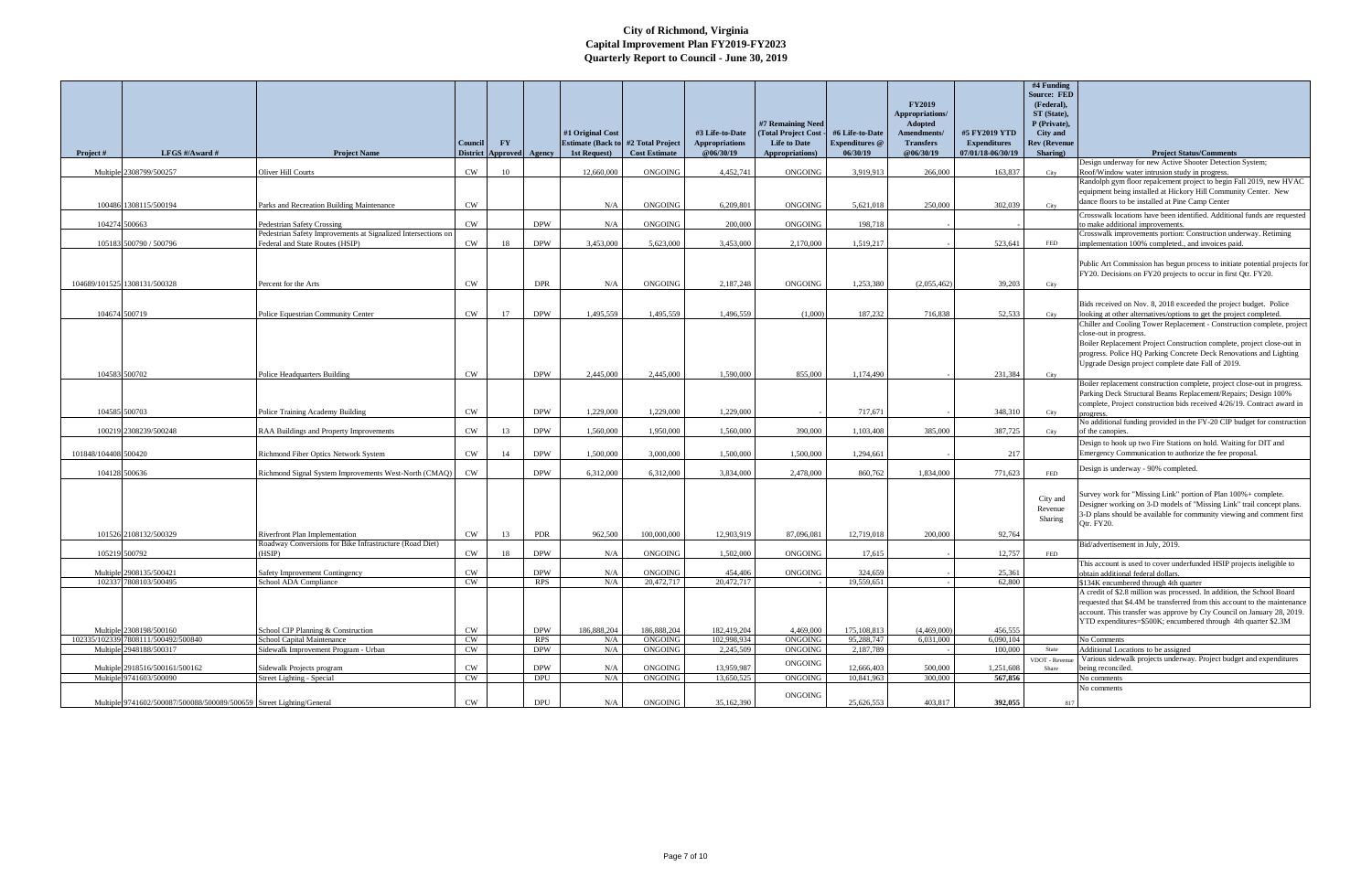| Project #       | LFGS #/Award #                   | <b>Project Name</b>                                             | Council   | $\mathbf{F}\mathbf{Y}$<br>District Approved Agency |            | #1 Original Cost<br><b>Estimate (Back to #2 Total Project)</b><br>1st Request) | <b>Cost Estimate</b> | #3 Life-to-Date<br><b>Appropriations</b><br>@06/30/19 | #7 Remaining Need<br>(Total Project Cost -<br><b>Life to Date</b><br>Appropriations) | #6 Life-to-Date<br><b>Expenditures</b> @<br>06/30/19 | <b>FY2019</b><br>Appropriations/<br>Adopted<br>Amendments/<br><b>Transfers</b><br>@06/30/19 | #5 FY2019 YTD<br><b>Expenditures</b><br>07/01/18-06/30/19 | #4 Funding<br>Source: FED<br>(Federal),<br>ST (State),<br>P (Private),<br>City and<br><b>Rev (Revenue</b><br>Sharing) | <b>Project Status/Comments</b>                                                                                                                                                                                                                                                                                                                                                                                                                                                                                                                                                                                                                                                                                                                                                                                                                                                                                                                                                                                                                                                                                                                                                                                                                                                                                                                                                                                                                                                                                                                                                                                                                                                                                                                                                                                                                                                                                                                                                                                                                                                                                                                                                            |
|-----------------|----------------------------------|-----------------------------------------------------------------|-----------|----------------------------------------------------|------------|--------------------------------------------------------------------------------|----------------------|-------------------------------------------------------|--------------------------------------------------------------------------------------|------------------------------------------------------|---------------------------------------------------------------------------------------------|-----------------------------------------------------------|-----------------------------------------------------------------------------------------------------------------------|-------------------------------------------------------------------------------------------------------------------------------------------------------------------------------------------------------------------------------------------------------------------------------------------------------------------------------------------------------------------------------------------------------------------------------------------------------------------------------------------------------------------------------------------------------------------------------------------------------------------------------------------------------------------------------------------------------------------------------------------------------------------------------------------------------------------------------------------------------------------------------------------------------------------------------------------------------------------------------------------------------------------------------------------------------------------------------------------------------------------------------------------------------------------------------------------------------------------------------------------------------------------------------------------------------------------------------------------------------------------------------------------------------------------------------------------------------------------------------------------------------------------------------------------------------------------------------------------------------------------------------------------------------------------------------------------------------------------------------------------------------------------------------------------------------------------------------------------------------------------------------------------------------------------------------------------------------------------------------------------------------------------------------------------------------------------------------------------------------------------------------------------------------------------------------------------|
|                 |                                  |                                                                 |           |                                                    |            |                                                                                |                      |                                                       | ONGOING                                                                              |                                                      |                                                                                             |                                                           |                                                                                                                       | The LED pilot project is in its testing and evaluation phase; five of the six<br>evaluation areas have been installed with one area remaining to be installed<br>tentatively by the end of June 2018; Evaluation and testing will last for several<br>months during which time citizens and various group feedback will be analyzed<br>and considered for selection of final hardware, its application, electric grid<br>adaptation configuration and installation phasing. Citizen feedback information<br>has been collected from various parties having seen and commented on the areas<br>that have the LEDs installed. The pilot phase is being funded via prior O&M<br>funds that were allocated for LED technology testing and evaluation. The<br>consultant is in the process of completing the LED light pilot study report with it's<br>findings The study of the electrical characteristics of the electric distribution gird<br>impacts related to the use of LED technology has been completed and those<br>findings will be included in the final report. A refresh of the most update LED<br>lighting components and recommended vendors suppliers will also be provided<br>with the final report. Tentative time-line for the report is end of first quarter 2019.<br>LED fixtures and photometric ranges have been selected for replacement of the<br>current HPFS standard cobrahead fixture. The Electric Utility is currently in the<br>process of doing a small purchase based on the new LED specification to begain<br>rolling out LED lighting in selected power specific areas. The Electric Utility is<br>currently awaiting the delivery of the first round of LED fixtures that have been<br>ordered. Once fixtures have been delivered the Utility will began roll out as<br>indicated in prior status report. As of this report, July 30th 2019. The Electric<br>Utility has received 160 fixture of which 150 have been installed. The Utility is<br>currently ordering another 130 to 150 fixtures to be installed in the next phase of<br>power sensitive area replacements and monitoring it's impact on respective circuits<br>and substation systems. |
|                 | 500884                           | Street Lighting - LED Conversion                                | <b>CW</b> | 18                                                 | <b>DPU</b> | N/A                                                                            | <b>ONGOING</b>       | 1,920,203                                             |                                                                                      |                                                      | 1,420,203                                                                                   |                                                           |                                                                                                                       |                                                                                                                                                                                                                                                                                                                                                                                                                                                                                                                                                                                                                                                                                                                                                                                                                                                                                                                                                                                                                                                                                                                                                                                                                                                                                                                                                                                                                                                                                                                                                                                                                                                                                                                                                                                                                                                                                                                                                                                                                                                                                                                                                                                           |
|                 | Multiple 2918128C/500290         | Streets, Sidewalks, Alley Extensions and Improvements Progra CW |           |                                                    |            |                                                                                | ONGOING              | 24,837,174                                            | ONGOING                                                                              | 22,547,665                                           | 400,000                                                                                     | 613,684                                                   | City                                                                                                                  | Completed emergency repairs on Huguenot Rd Bridge, Commerce Rd<br>bridge, and Chimborazo Wall. Progress payments being processed. This<br>program contains several adopted Council ammendment projects.                                                                                                                                                                                                                                                                                                                                                                                                                                                                                                                                                                                                                                                                                                                                                                                                                                                                                                                                                                                                                                                                                                                                                                                                                                                                                                                                                                                                                                                                                                                                                                                                                                                                                                                                                                                                                                                                                                                                                                                   |
|                 | 100492 1308180C/500202           | <b>Swimming Pools Projects</b>                                  | CW        |                                                    | PRCF       | N/A                                                                            | ONGOING              | 6,617,300                                             | ONGOING                                                                              | 5,312,679                                            | 250,000                                                                                     | 43,855                                                    | City                                                                                                                  | Installation of automated chemical systems completed summer 2018,<br>accessing Powhatan and Blackwell Pools for upgrades and replacement<br>of "kiddie" pools with slash pads. New starting platforms for selected<br>pool locations to be installed.                                                                                                                                                                                                                                                                                                                                                                                                                                                                                                                                                                                                                                                                                                                                                                                                                                                                                                                                                                                                                                                                                                                                                                                                                                                                                                                                                                                                                                                                                                                                                                                                                                                                                                                                                                                                                                                                                                                                     |
| Multiple 500229 | 2908122C/500289/500358/500489/   | <b>Traffic Control Installations</b>                            | <b>CW</b> |                                                    | <b>DPW</b> | N/A                                                                            | ONGOING              | 8,881,899                                             | ONGOING                                                                              | 8,157,357                                            | 200,000                                                                                     | 603,362                                                   | VDOT - Revenue reconcilled.<br>Share                                                                                  | Updated 8/5/2019 - Addison St @ Cary St "New" Traffic Signal -<br>Construction started; Forest Hill Ave @ Westower Dr. "New" Traffic<br>Signal - construction completed. Grove Ave @ Libbie Ave design 100%<br>completed, Broad St @ Hamilton St & Broad St @ Staples Mill Rd<br>Signal Upgrades Under Design 90% completed. Grove Ave @ MapleAve<br>- design completed. Rapids is showing available balance of \$659,867.94<br>Please Note: CIP program Lifetime Appropriation to be verified and                                                                                                                                                                                                                                                                                                                                                                                                                                                                                                                                                                                                                                                                                                                                                                                                                                                                                                                                                                                                                                                                                                                                                                                                                                                                                                                                                                                                                                                                                                                                                                                                                                                                                        |
|                 | Multiple 2948190/500347 / 500301 | Traffic Control Modernization - Urban                           | CW        |                                                    | <b>DPW</b> | N/A                                                                            | ONGOING              | 3,100,000                                             | ONGOING                                                                              | 2,040,443                                            |                                                                                             |                                                           | State/Federal                                                                                                         | Updated 8/5/2019 - The original (5) locations identified for traffic signal<br>pole replacements (Grove Ave @ Libbie, 3rd St @ Jackson St, Bellevue<br>Ave @ Hermitage Rd, Commerce Rd @ Bellevue Ave & Patterson Ave<br>@ Willow Lawn Dr.) Under construction 40% completed. Traffic signal<br>poles have been ordered for (25th St @ Main St, 5th St @ Canal St & 16<br>St @ Maury St) Construction anticipated in Fall 2019. No expenditures<br>captured during requested time period. Rapid is showing available<br>balance of \$57,809.94. CIP program Lifetime Appropriation to be<br>verified and reconcilled. Additional funds available will be allocated for<br>traffic signal projects.                                                                                                                                                                                                                                                                                                                                                                                                                                                                                                                                                                                                                                                                                                                                                                                                                                                                                                                                                                                                                                                                                                                                                                                                                                                                                                                                                                                                                                                                                        |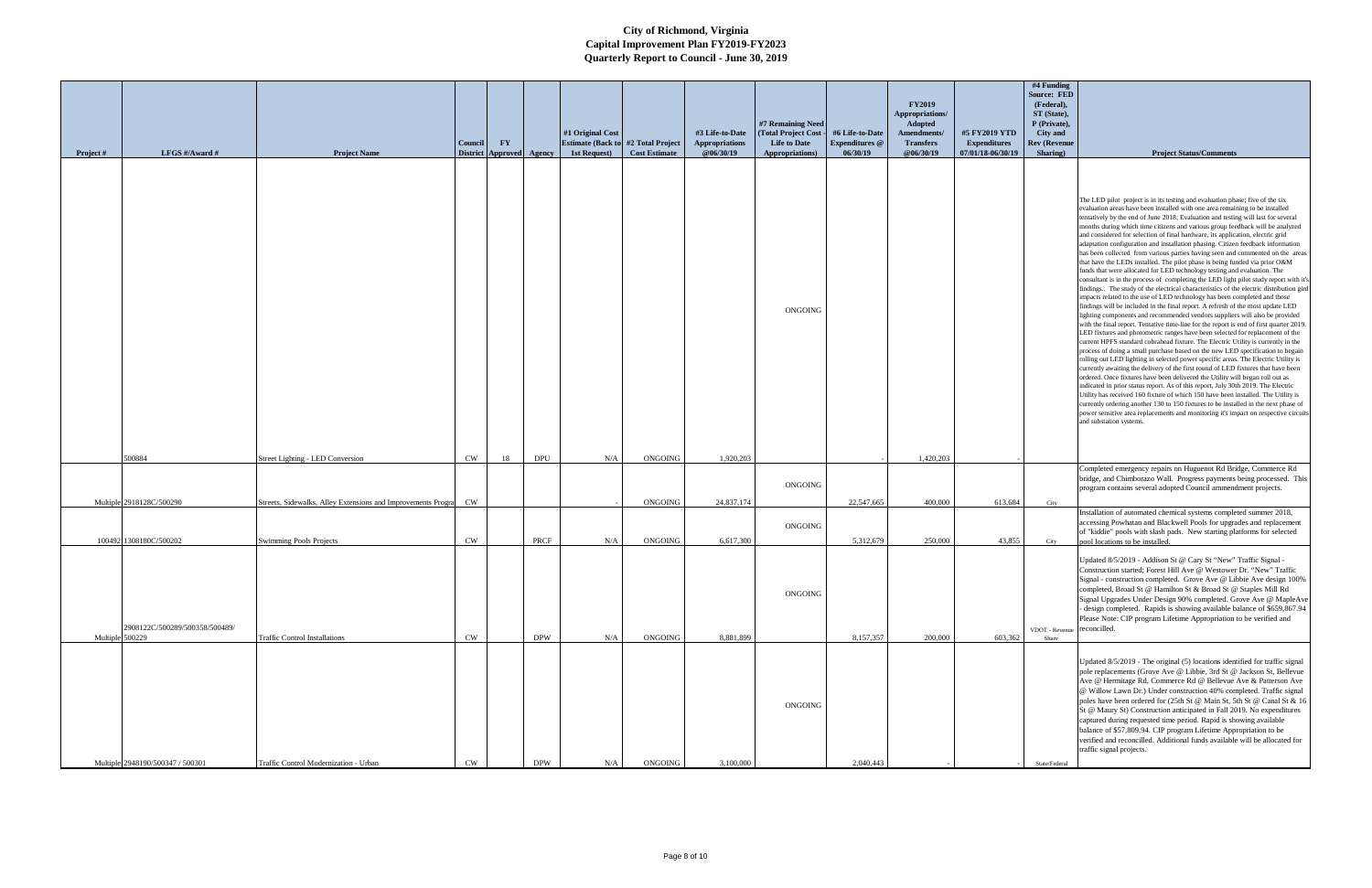| Project # | LFGS #/Award #                      | <b>Project Name</b>                                                      | Council                             | $\mathbf{F}\mathbf{Y}$<br>District Approved Agency |            | #1 Original Cost<br><b>Estimate (Back to #2 Total Project</b><br>1st Request) | <b>Cost Estimate</b> | #3 Life-to-Date<br>Appropriations<br>@06/30/19 | #7 Remaining Need<br>(Total Project Cost -<br><b>Life to Date</b><br>Appropriations) | #6 Life-to-Date<br>Expenditures @<br>06/30/19 | <b>FY2019</b><br>Appropriations/<br><b>Adopted</b><br>Amendments/<br><b>Transfers</b><br>@06/30/19 | #5 FY2019 YTD<br><b>Expenditures</b><br>07/01/18-06/30/19 | #4 Funding<br><b>Source: FED</b><br>(Federal),<br>ST (State),<br>P (Private),<br>City and<br><b>Rev (Revenue</b><br>Sharing) | <b>Project Status/Comments</b>                                                                                                                                                                                                                                                                                                                                                                                                                                                                                                                                                                                                                                                                                                                                                                                                                                                  |
|-----------|-------------------------------------|--------------------------------------------------------------------------|-------------------------------------|----------------------------------------------------|------------|-------------------------------------------------------------------------------|----------------------|------------------------------------------------|--------------------------------------------------------------------------------------|-----------------------------------------------|----------------------------------------------------------------------------------------------------|-----------------------------------------------------------|------------------------------------------------------------------------------------------------------------------------------|---------------------------------------------------------------------------------------------------------------------------------------------------------------------------------------------------------------------------------------------------------------------------------------------------------------------------------------------------------------------------------------------------------------------------------------------------------------------------------------------------------------------------------------------------------------------------------------------------------------------------------------------------------------------------------------------------------------------------------------------------------------------------------------------------------------------------------------------------------------------------------|
|           | Multiple 2918515/500286             | <b>Transportation Projects</b>                                           | <b>CW</b>                           |                                                    | <b>DPW</b> | N/A                                                                           | <b>ONGOING</b>       | 58,965,030                                     | ONGOING                                                                              | 60,331,600                                    | 3,861,812                                                                                          | 6,521,285                                                 | City                                                                                                                         | 2019 Slurry program has started and will be finished in spring. The 2019<br>mill and overlay project the contract has been sent to the contractor for<br>spring 2019 paving. To maintain the City streets to a level of acceptance<br>of a Pavement Condition Index (PCI) of 80 the City would have to<br>allocate \$21,500,000 dollars per year and that is based on 2019 rates for<br>paving. This does not include any inflation for the following years.<br>Project budget and expenditures being reconciled.<br>This project allows for the purchase of replacement vehicles and                                                                                                                                                                                                                                                                                           |
|           | 100801 0293102/500136/500164/500557 | Vehicle Replacement Program (Fleet)                                      | <b>CW</b>                           | 12                                                 | <b>DPW</b> | N/A                                                                           | ONGOING              | 35,162,212                                     | <b>ONGOING</b>                                                                       | 31,190,999                                    | 3,457,600                                                                                          | 2,259,238                                                 | City                                                                                                                         | equipment used to provide services throughout the City. As of January 1<br>2019, the total budget amount appropriated to DPW of \$3,457,600 for<br>FY19 has been spent. Of the 75 vehicles and pieces of equipment<br>ordered, two (2) vehicles are still on order and are expected to arrive by<br>$9/2019$ , to include (1) new pavement marking truck and (1) new fire<br>truck.                                                                                                                                                                                                                                                                                                                                                                                                                                                                                             |
|           |                                     |                                                                          | Citywide Projects Subtotal:         |                                                    |            | 551,267,143                                                                   | 433,313,977          | 932,760,558                                    | 110,139,092                                                                          | 681,220,473                                   | 177,535,360                                                                                        | 43,958,586                                                |                                                                                                                              |                                                                                                                                                                                                                                                                                                                                                                                                                                                                                                                                                                                                                                                                                                                                                                                                                                                                                 |
|           |                                     |                                                                          | Capital Improvement Plan Sub-Total: |                                                    |            |                                                                               |                      | 1,213,373,063                                  | 443,018,486                                                                          | 862, 233, 445                                 | 198,270,298                                                                                        | 59,538,067                                                |                                                                                                                              |                                                                                                                                                                                                                                                                                                                                                                                                                                                                                                                                                                                                                                                                                                                                                                                                                                                                                 |
|           |                                     |                                                                          |                                     |                                                    |            |                                                                               |                      |                                                |                                                                                      |                                               |                                                                                                    |                                                           |                                                                                                                              |                                                                                                                                                                                                                                                                                                                                                                                                                                                                                                                                                                                                                                                                                                                                                                                                                                                                                 |
|           | 1402<br>1403                        | <b>Gas Utility New Business</b><br>Gas Utility System Replacement        | CW<br><b>CW</b>                     |                                                    | DPU<br>DPU |                                                                               |                      | 312,682,207<br>409,086,319                     |                                                                                      | 249,447,500<br>343,801,465                    | 12,557,000<br>25,274,000                                                                           | 7,865,569<br>10,169,249                                   |                                                                                                                              |                                                                                                                                                                                                                                                                                                                                                                                                                                                                                                                                                                                                                                                                                                                                                                                                                                                                                 |
|           | 1502                                | Water Distribution System Improvements                                   | CW                                  |                                                    | DPU        |                                                                               |                      | 239,603,907                                    |                                                                                      | 183,605,038                                   | 16,804,000                                                                                         | 6,332,845                                                 |                                                                                                                              |                                                                                                                                                                                                                                                                                                                                                                                                                                                                                                                                                                                                                                                                                                                                                                                                                                                                                 |
|           | 1503                                | Water Transmission Main Improvements                                     | CW                                  |                                                    | DPU        |                                                                               |                      | 128,941,169                                    |                                                                                      | 53,401,212                                    | 667,000                                                                                            | 457,873                                                   |                                                                                                                              |                                                                                                                                                                                                                                                                                                                                                                                                                                                                                                                                                                                                                                                                                                                                                                                                                                                                                 |
|           | 1590                                | Water Plant and Pumping Improvements                                     | CW                                  |                                                    | DPU        |                                                                               |                      | 379,691,175                                    |                                                                                      | 226,677,310                                   | 8,694,000                                                                                          | 4,162,723                                                 |                                                                                                                              |                                                                                                                                                                                                                                                                                                                                                                                                                                                                                                                                                                                                                                                                                                                                                                                                                                                                                 |
|           | 1940<br>1701                        | <b>Stormwater Facilities Improvements</b><br><b>Wastewater Treatment</b> | CW<br>CW                            |                                                    | DPU<br>DPU |                                                                               |                      | 70,204,665<br>224,326,999                      |                                                                                      | 42,940,645<br>162,949,120                     | 7,263,000<br>132,000                                                                               | 8,844,003<br>2,772,813                                    |                                                                                                                              |                                                                                                                                                                                                                                                                                                                                                                                                                                                                                                                                                                                                                                                                                                                                                                                                                                                                                 |
|           | 1780                                | City Floodwall                                                           | 6                                   |                                                    | DPU        |                                                                               |                      | 2,216,000                                      |                                                                                      |                                               |                                                                                                    |                                                           |                                                                                                                              |                                                                                                                                                                                                                                                                                                                                                                                                                                                                                                                                                                                                                                                                                                                                                                                                                                                                                 |
|           | 1760                                | <b>Wastewater Sanitary Sewer Upgrades</b>                                | <b>CW</b>                           |                                                    | DPU        |                                                                               |                      | 363,676,574                                    |                                                                                      | 269,844,634                                   | 37,284,000                                                                                         | 19,682,273                                                |                                                                                                                              |                                                                                                                                                                                                                                                                                                                                                                                                                                                                                                                                                                                                                                                                                                                                                                                                                                                                                 |
|           | 1750                                | Wastewater Combined Sewer Overflow                                       | <b>CW</b>                           |                                                    | <b>DPU</b> |                                                                               |                      | 264,302,760                                    |                                                                                      | 212,307,001                                   | 3,100,000                                                                                          | 13,538,193                                                |                                                                                                                              |                                                                                                                                                                                                                                                                                                                                                                                                                                                                                                                                                                                                                                                                                                                                                                                                                                                                                 |
|           |                                     |                                                                          | <b>Public Utilities Total:</b>      |                                                    |            |                                                                               |                      | 2,394,731,775                                  |                                                                                      | 1,744,973,926                                 | 111,775,000                                                                                        | 73,825,541                                                |                                                                                                                              |                                                                                                                                                                                                                                                                                                                                                                                                                                                                                                                                                                                                                                                                                                                                                                                                                                                                                 |
|           |                                     |                                                                          | Capital Improvement Plan Total:     |                                                    |            |                                                                               |                      | 3,608,104,838                                  |                                                                                      | 2,607,207,371                                 | 310,045,298                                                                                        | 133,363,607                                               |                                                                                                                              |                                                                                                                                                                                                                                                                                                                                                                                                                                                                                                                                                                                                                                                                                                                                                                                                                                                                                 |
|           |                                     | STORMWATER PROJECT DETAIL                                                |                                     |                                                    |            |                                                                               |                      |                                                |                                                                                      |                                               |                                                                                                    |                                                           |                                                                                                                              |                                                                                                                                                                                                                                                                                                                                                                                                                                                                                                                                                                                                                                                                                                                                                                                                                                                                                 |
|           | 1940/500084                         | Rattlesnake Creek Drainage Improvements                                  |                                     |                                                    | <b>DPU</b> |                                                                               |                      | 774,763                                        |                                                                                      | 162,652                                       |                                                                                                    |                                                           |                                                                                                                              | Awaiting DPS to post the project advertisement.<br>Application for IFB forwarded to Procurement for advertisement on<br>October 29, 2018.<br>All easements have been received and have all been recorded.<br>Application has been submitted to Dominion Energy to reset conflicting<br>poles<br>Ten of eleven easements have been signed and recorded. Design is at<br>90%. Anticipate bid advertisement in June 2018.<br>60% design review comments returned to Engineer. 90% design is<br>underway. Coordinating with Dominion Power to relocate several power<br>poles.<br>Nine of eleven easements have been obtained.<br>This project has been converted to a stream restoration project. Obtaining<br>Easements from residents. Design is 65% complete.<br>Maintenance continues to keep culvert clean; project on hold pending<br>identification of scope. Ord 2016-216. |
|           |                                     |                                                                          | Fourth District Total:              |                                                    |            |                                                                               |                      | 774,763                                        |                                                                                      | 162,652                                       |                                                                                                    |                                                           |                                                                                                                              | <b>Contract awarded to Messer Contracting Co. Preconstruction</b>                                                                                                                                                                                                                                                                                                                                                                                                                                                                                                                                                                                                                                                                                                                                                                                                               |
|           | 2938160                             | Cherry Gardens Drainage Improvements                                     |                                     | 09                                                 | <b>DPU</b> |                                                                               |                      | 1,453,760                                      |                                                                                      | 565,655                                       |                                                                                                    | 275,329                                                   |                                                                                                                              | meeting held 3/25/19. NTP Date: 3/28/19.<br>Contract executed. Contract awarded to Messer Construction Co.<br>This project will go to construction as the second out of the three projects<br>advertised together under this contract.<br>Project has been advertised, bids received, and recommendation to award<br>submitted to Procurement. Awaiting execution of contract to start project<br>construction.<br>Phase II: Project has been grouped with two other projects and submitted<br>to Procurement for advertisement. Anticipate construction start this<br>summer. Phase I: Project is complete. Procurement has set a Bid Date<br>meeting, but the project has not yet been posted to the website. If the<br>project posts this week, anticipate construction to begin in late fall                                                                                |